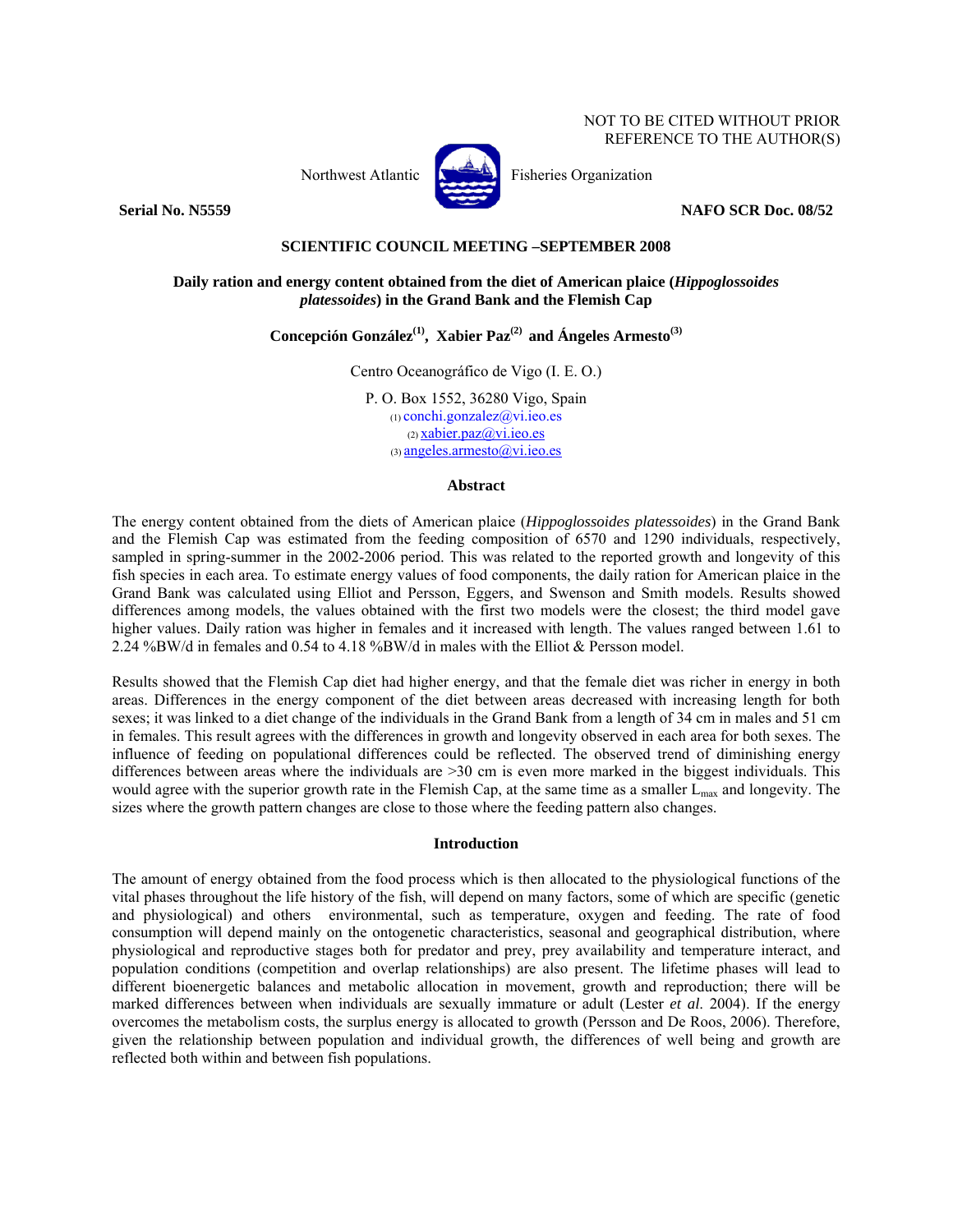Fish species may feed continuously (consuming food particles and digesting them simultaneously), or discontinuously (large meal and then digest it later). Ration refers to the quantity of food eaten and diet to the quality or composition of the food. Feeding patterns vary with the type and abundance of food, and models to estimate ration should take this variance into account (Pitcher, 1992; Wootton, 1999). The most important factors influencing gastric evacuation are predator size, volume and surface of meal, food composition and nutrient content, frequency of feeding and temperature. Reviews on daily ration and gastric evacuation estimation in the field have been carried out and different models have been proposed and compared (Bromley, 1994; Hansson *et al.*, 1996; Diana, 2004). They are based on assumptions and are sensitive to different measuring of the variables that affect the gastric evacuation process, resulting in a model being better adjusted for certain species or situations (MacPherson, 1985; Héroux and Magnan, 1996; Maynou and Cartes, 1997). The application of the physiological model gives indications as to the mathematical expressions best suited for the calculation of gastric emptying rates of microphagus/planktivorous fish, which feed more or less continuously, and predators, which tend to consume large meals. However, there are fish species that do not fit into either of these distinct ecological categories, many fish feed opportunistically and, at any given time, the stomach may contain food items in various stages of digestion, therefore gastric emptying patterns are complex (Jobling, 1986). Temperature is probably the most studied variable influencing digestion and gastric evacuation rate. Evacuation rate usually increases with temperature, affecting enzyme reactions, which are essentially exponential processes (Bromley, 1994).

American plaice (*Hippoglossoides platessoides*) are distributed on both sides of North Atlantic. In the northwest, juveniles and adults show seasonal changes in density and abundance (Swain and Morin, 1996). Differences in spatial and depth distributions according to length and sex were observed, which were related to the temperature and salinity preferences (Swain and Morgan, 2001). This species exhibits geographical differences in sexual dimorphic growth and maturation rates (Bowering and Brodie, 1994; Lloret, 1997; Morgan and Colbourne, 1999; Barot *et al*. 2005), and ontogenetic shifts in diet with a gradual shift in size-selective preference of prey (Link *et al*. 2002; González *et al*. 2003). It is an opportunistic feeder; therefore, differences in prey spectrum reflect abundance or accessibility of prey (Johnson, 2004).

In the northwest Atlantic, the regulation area of Northwest Atlantic Fisheries Organization (NAFO) manages two stocks, in Divisions 3LNO and in Division 3M. Both stocks are at the moment in moratorium. The biomass and the SSB of American plaice in Division 3M are at very low levels, and there is no sign of recovery. Similarly, the 3LNO stock remains low compared to historical levels (NAFO, 2006, 2007). Feeding is fundamental for the success of a species and responds to geographical differences in the biological features of the species. We analyze the energy benefit that the Grand Bank and Flemish Cap American plaice populations obtain, starting from the corresponding observed diets and their possible relationship with the growth shown in each area.

The estimate of the daily ration provides us with the energy input obtained and enables us to quantify the predation. Few studies have approached the study of daily ration and bioenergetic equivalence in American plaice in the Grand Bank and Flemish Cap (Northwest Atlantic). Zamarro (1992) reported on daily ration in Grand Bank, but a narrow length range was treated, and it was not completely representative of the population. Pitt (1973) analyzed the energy differences that this species could obtain in some areas of the Grand Bank, estimating them directly from the diet composition.

The present study seeks to find out if the differences in feeding can explain the differences of growth and longevity noted between the two studied populations. The daily ration and energy equivalent content were calculated for this purpose, paying attention to diet differences related to sex and length.

### **Material and methods**

Daily ration. A study was carried out in May of 1998 with the purpose of finding out the daily feeding behavior of American plaice in the Grand Bank (González *et al*., 2003). The design of the sample collection in the daily pattern study also allows us to use the same data to estimate the daily ration. Samples were taken at intervals of the daily cycle (dawn, midday, afternoon, dusk and night) throughout the period of 19 to 27 May 1998 (Table 1). The quantity and type of food in each stomach was recorded. Weight of stomach contents and prey items was expressed as a ratio of the fish weight (*%BW* = gr of prey per 100 gr of predator weight). Feeding intensity *(%FI*) is the percentage of individuals with food in their stomachs. Food components were grouped: soft or small foods (Hyperiidae, Anthozoa,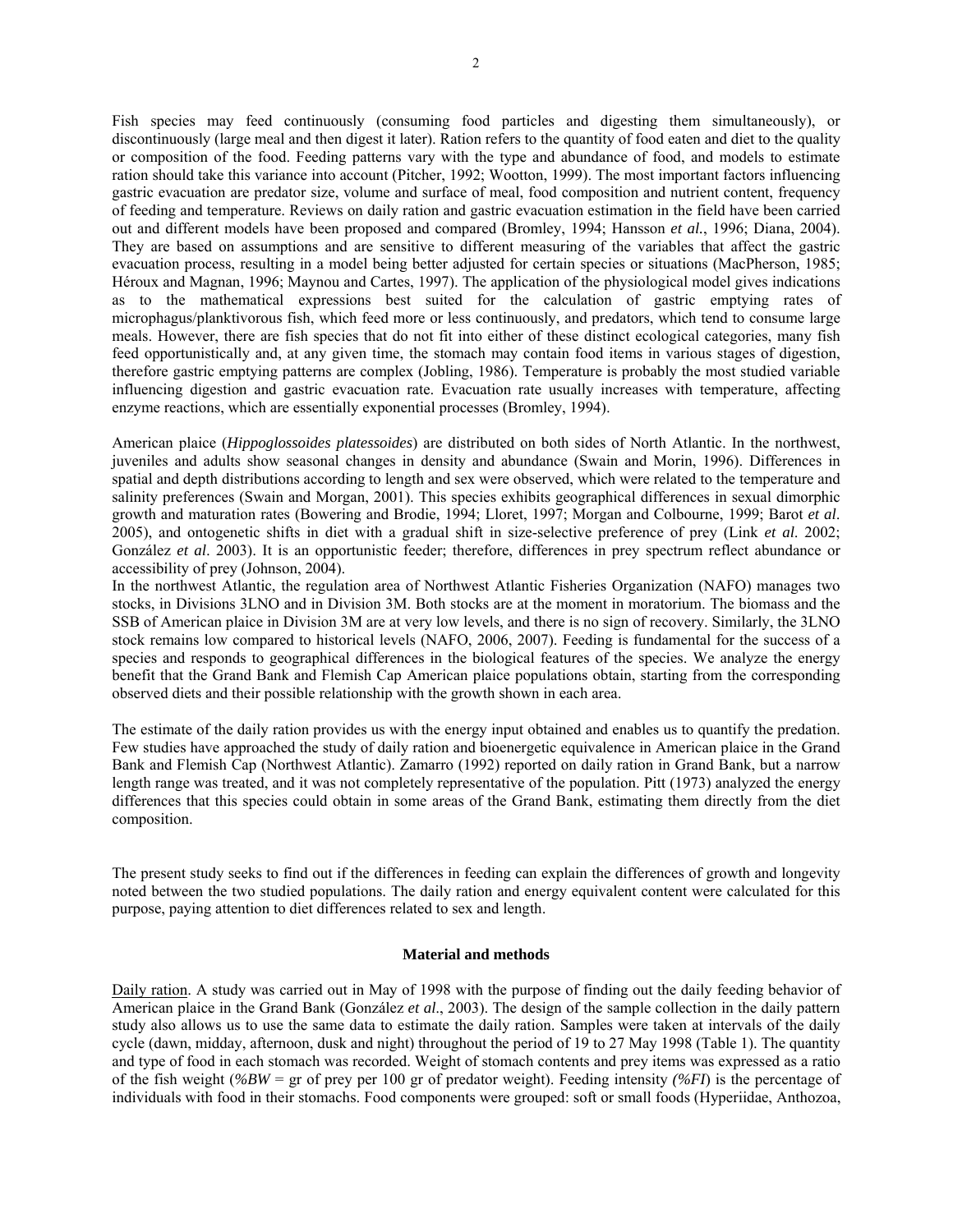Amphipoda, Gammaridea, Caprellidae, Mysidacea, Isopoda, Cumacea, Annelida and Crustacea larvae), big or hard foods (Natantia, Crustacea and Brachyura unidentified, Paguridae, Bivalvia, Ophiura, Echinoidea, *Chionoecetes opilio*) and fish prey (*Ammodytes dubius* and other fish). Daily ration calculations were applied independently to each one of these groups, paying attention to the size and the sex of the predator. Total number of sampled individuals (fullness and emptiness of stomachs) was used. We consider 0.98 ºC, as the temperature for the spring of 1998 in the Grand Bank area at depths of less than 100 m (Colbourne *et al*., 2007).

Many studies have shown that the results are quite variable, and without a clear conclusion as to which model would be the most valid (Hansson *et al.*, 1996; Héroux and Magnan, 1996; Maynou and Cartes, 1997). We tested the daily ration estimation using three models:

- The Elliott and Persson (1978) model because it has probably been the most widely used and it fits well when feeding is more or less continuous.
- The model of Eggers (1979) (modification of Eggers of his 1977 model) has also been widely used. This model is less complex and is likely to give more robust estimates of food consumption than the Elliott & Persson model when there is large within-sample variability in the food weight. It can also be applied to species foraging for a wide range of prey types throughout the day, exhibiting occasional feeding peaks, and having no rigid feeding periods (Héroux and Magnan, 1996), as could be the case of American plaice (Zamarro, 1992; Bruno *et al*., 2000; González *et al*., 2003).
- Swenson and Smith model (1973) model. This is a model for non continuous feeders, which calculates daily ration over several time periods in a day, somewhat similar to the continuous feeding model.

The main characteristics, assumptions and problems of these three models are shown in Table 2.

The gastric evacuation rate  $(R, h^{-1})$  is affected by temperature, food type and size, meal size and feeding regime, but the most important factors are temperature and food type. This calculation was made using the expression (Elliot, 1972):

$$
R = a^* \exp^{(bT)}
$$

where T is the temperature (0.98 °C), and  $a$  and  $b$  are parameters dependent on prey type. The values used are indicated in the Table 3.

Energy value of the food components. The daily ration value obtained (from the data of the Grand Bank using Elliot and Persson model) was applied to the sampling data of stomach contents (qualitative and quantitative specific composition) taken in the Grand Bank in later spring and Flemish Cap in early summer for the period 2002 to 2006 (Table 4), with the purpose of estimating the energy input obtained by American plaice in each area. The prey spectrum in the stomach contents sampled in each area is shown in the Table 5; results are expressed as Mean Partial Fullness Index (*%MPFI*), which is the percentage of prey weight (gr) in terms of predator weight (gr) regarding the total number of individuals sampled.

$$
\%MPFI_{ij} = (w_{ij} / W_j) * 100
$$
, where

 $w_{ij}$  is the wet weight of prey *i* in the stomach contents of the individual *j*.  $W_i$  is the wet weight of individual *j*.

In the sampling carried out to estimate the daily ration, males  $\geq$  50 cm were not caught, neither were individuals <20 cm. Therefore the estimate of daily ration for female  $\geq$  50 cm was used for the males, and the value obtained for individuals 20-29 cm was applied for the individuals <20 cm.

The applied caloric values for live weights of the prey species were obtained from bibliographic references (Percy and Fife, 1981; Steimle and Terranova, 1985; Wacasey and Atkinson, 1987; Steimle and Terranova, 1988). A value for similar species or average values were assumed when some species were present in food spectrum but not recorded in bibliographic data. This procedure has already been used by Pitt (1973).

Size of sample, length of individuals sampled and diet data regarding length groups and sex were previously visualized. The samplings carried out in the two areas in the 2002-2006 period were different in both the sample size and in the length of the individuals (Figure 1). The U of Mann-Whitney was used to compare the mean length of the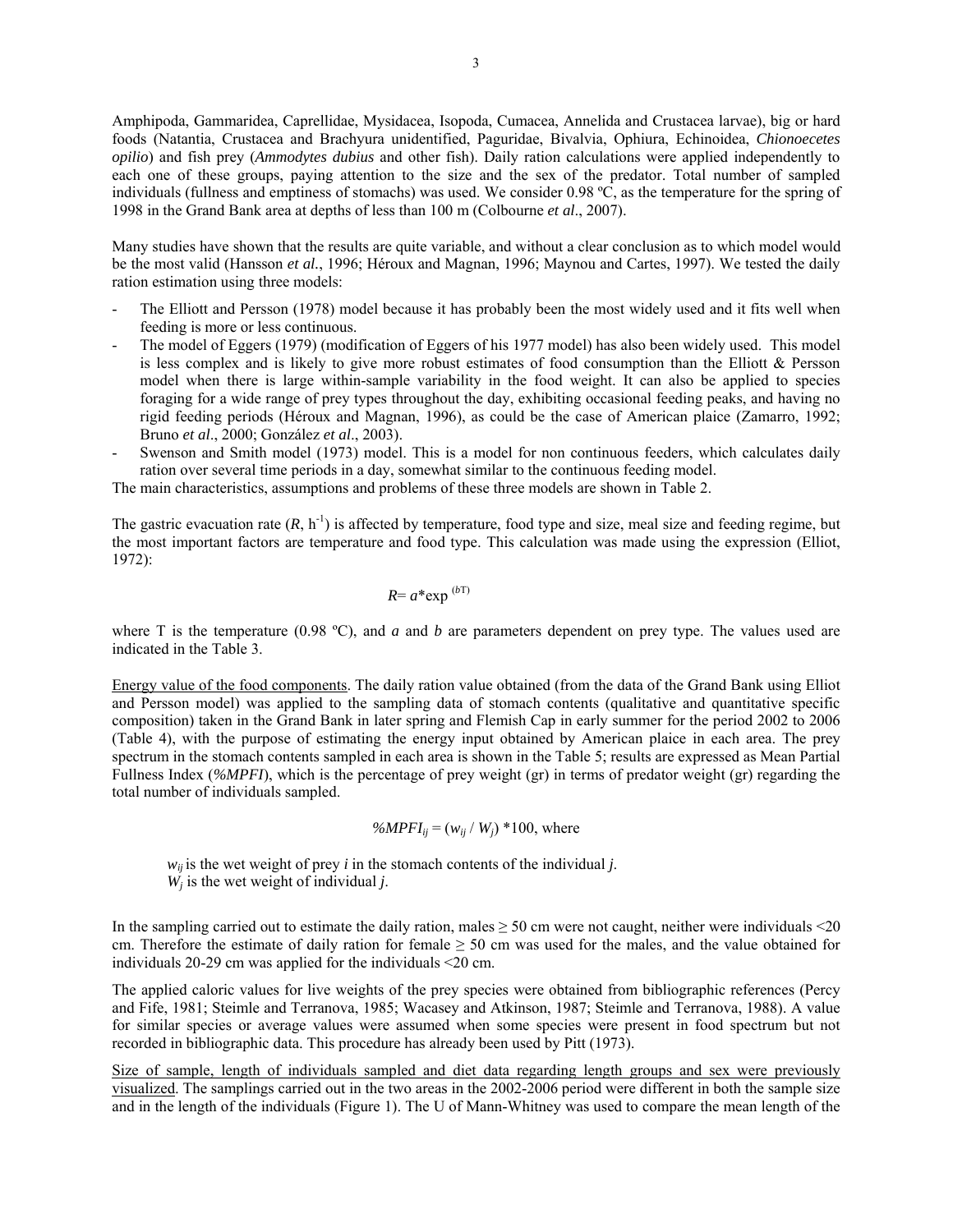length groupings carried out for the sampling between areas. The test showed significant differences for all the length ranges: this should be kept in mind when the results are analyzed. However, the sampling intensity was reflective of the catch differences in both areas, allowing a wider sampling in the Grand Bank. Furthermore, the length range sampled in the feeding study and length distribution samplings (Table 6) were similar (Saborido-Rey and Vázquez, 2003; Casas, 2004; Casas and González-Troncoso, 2005; González-Troncoso *et al*., 2006a; Casas and González-Troncoso, 2007; González-Troncoso *et al*., 2007).

The Kruskal-Wallis test was carried out to compare the differences between areas on *MWFI* from main prey (17 items), which represented more than 95% of the total weight (Table 7) and showed significant differences among all of them, except for Anthozoa. Hierachical analyses were performed using PRIMER 5 to assess the degree of similarity in the male and female diets in relation to length from Bray-Curtis similarity using a cluster mode of group average and  $Log(x + 1)$  transformation.

#### **Results**

Spacial and ontogenetic variations in the diet. In the Grand Bank, both sexes showed a feeding behavior marked by a similarity of diet including clear size intervals. The length at which diet shift occurred was different in each sex. Males presented two main groups: individuals <34 and  $\geq$  34 cm. Females showed three groups: bigger individuals ( $\geq$ 51 cm); smaller individuals (<25 cm) and intermediate lengths (Figure 2). However, feeding was more homogeneous throughout the length range in Flemish Cap, with groupings between non-contiguous sizes (Figure 3).

Daily ration. The values obtained from the three applied models showed differences among them (Table 8). Daily ration increased with the length and was higher in females, except in the individuals of 40-49 cm; the calculation, in this case, might have been overestimated due to the small number of individuals sampled. This problem might also affect the sample of females from 20-29 cm in length.

Elliott & Persson and Eggers models gave similar values in males and in the individuals  $\geq 50$  cm. Swenson & Smith model estimated higher values, however values were closer in the individuals  $\geq$  50 cm, and it minimizes the differences between sexes.

Energy equivalents of food components. Regarding the daily consumption, American plaice obtain more energy (Kcal per 100 gr of wet predator weight) with the diet of the Flemish Cap (Figure 4), where feeding intensity was also higher (Table 4). Both females and males obtain more energy over the lengths sampled (except males between 40-49 cm) in the Flemish Cap.

Inside each area, females obtain more energy from their diet than males, except the males of 40-49 cm in Grand Bank (Figure 5). In this area, the caloric value obtained by the smallest individuals  $(10 \text{ cm})$  is high, but we must keep in mind that a value of daily portion for this group was not available, and the calculated value for the individuals of 20-29 cm was applied.

#### **Discussion**

Daily ration. In general, comparisons between different models of the daily ration showed differences; this has been observed in Atlantic cod, *Gadus morhua* (Hansson *et al*., 1996), yellowtail flounder, *Limanda ferruginea* (Collie, 1987), common sole, *Solea vulgaris*, (Lagardère, 1987) and deep-sea shrimp, *Aristeus antennatus* (Maynou and Cartes, 1997). Temperature, daily feeding pattern and gastric evacuation rate are the cause of considerable variations in daily ration estimates (MacPherson, 1985). The analysis should be considered in light of the assumptions made. American plaice eats mostly during the daytime, but it shows feeding activity during 24 hours (there are food contents at different digestion stages all the time). This species is a continuous feeder with the maximum peak between midday-afternoon and the minimum at dusk (Bruno *et al*., 2000; González *et al.,* 2003). This study reflects what was commented previously; the three models offered different results. Elliott & Persson and Eggers models came closer in values, which has already been reported (Bromley, 1994). Bigger differences (females 20-29 cm and males 40-49 cm) were found in the worst ranges sampled (low number of individuals). The models seem to approach each other for the males and when increasing the length. This also happens when both the weight of stomach contents regarding the predator weight (% BW) and the feeding intensity tend to diminish, which indicates a less continuous feeding pattern.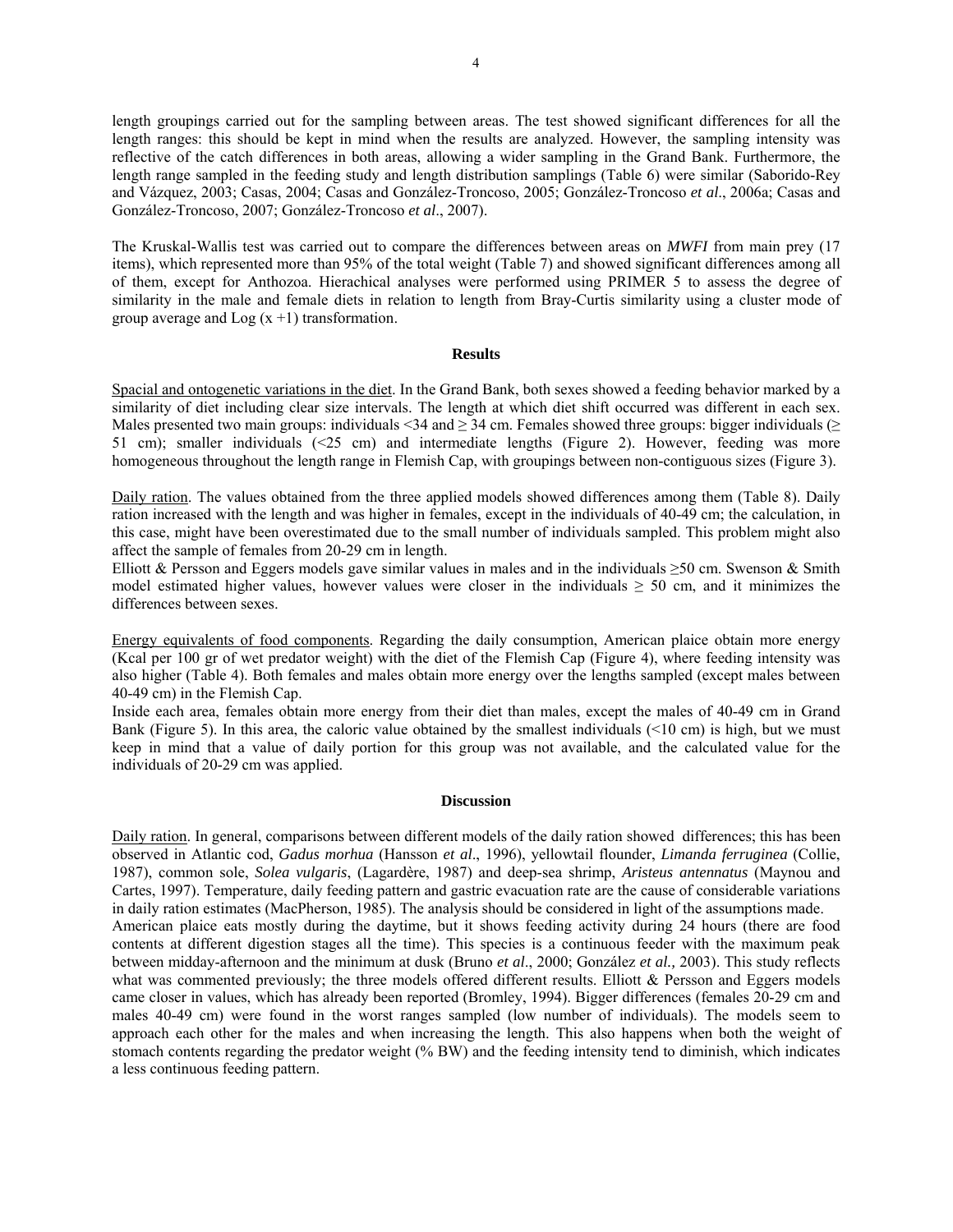Geographical differences. The shallow water of the Flemish Cap combined with the proximity of large-scale oceanic circulation (Labrador and North Atlantic Currents) around the bank generate an anticyclonic gyre, elevate water temperatures and inorganic dissolved nutrients to enhance the possibility of high primary and secondary production (Maillet *et al*, 2005). These conditions would provide conditions for more favorable food (in depth range and seasonal duration) in the bank of Flemish Cap than in the Grand Banks, along with high energy prey availability (as *Pandalus borealis* and Hyperiidea) and smaller populational biomass thus diminishing the competition. All of these factors would facilitate a higher energy yield in American plaice in the Flemish Cap allowing higher growth rates than in other areas (Bowering and Brodie, 1994).

However, assemblages defining structural zonation and biogeography showed the Grand Bank to be a more complex system than the Flemish Cap (Gomes and Haedrich, 1992; González-Troncoso *et al*., 2006b), with the corresponding repercussion in the feeding ecology. The individuals show ontogenetic changes defining feeding phases. The shift is not so clear in Flemish Cap, possibly the smaller specific diversity and different depth distribution pattern have an influence in this area. Similar results were reflected in feeding overlapping among different length classes (González *et al*., 2003). Feeding shifts in the Grand Bank would be based on prey variation, while the predation on the same prey but at a different intensity would be a more habitual strategy in the Flemish Cap.

Amount and type of food have been considered as being responsible for the geographical differences of growth as well as for maturation (Stratoudakis, 1997; Morgan, 2004; Mateo, 2007; Kennedy *et al*., 2008). In this way, comparisons of the caloric value of stomach contents of American plaice in Divisions 3L and 3N (NAFO Area, northwest Atlantic) showed lower values for Div. 3L, attributed to the inferior amount of fish consumed and the possible larger amount of expended energy in foraging (Pitt, 1973). This author suggested that the greater consumption of high energy food in Division 3N would cause the faster growth and earlier maturation observed; and the slightly higher temperature could increase the digestion rate with the consequent increase in energy production. A similar scenario could be happening between the Flemish Cap and the Grand Bank where, in general, American plaice presented better bioenergetic input with the food from Flemish Cap. But in this case, the fish consumption would not be responsible, since this diet and the piscivorous behavior increasing with the length are characteristic of Grand Bank (Román *et al*. 2004; González *et al*., 2006a). Some prey, such as the ophiuroids, are an important food item in both areas despite their low caloric value. This can be compensated by greater abundance or accessibility compared with *Pandalus borealis*, *Ammodytes dubius* or *Mallotus villosus* (Pitt, 1973; Zamarro, 1992; Link *et al*., 2002; González *et al*., 2003) which have high caloric value but are highly mobile in terms of catchability.

Sex and length differences. Females showed bigger daily ration estimates than males and these increased with length. This corresponded to the annual period of greater feeding intensity (spring-summer). Our results show differences with other previous studies on American plaice. Berestovskiy (1995) found a daily ration (*%BW*) from 3- 4 in juveniles to 1-2 in adults at 1.8-5.8 ºC. However this author shows considerable differences in daily ration among different areas included in his study and also with the one obtained under experimental conditions. Furthermore, the daily ration did not always diminish with length. On the other hand, the number of individuals sampled, the temperature (T higher under experimental conditions to the one considered by us) and the length considered for juvenile/adult might be the causes of the differences with our study. Daily ration reported by Zamarro (1992) for individuals between 40-55 cm was 0.64% in April and 0.04% in January. This value is quite smaller than the one obtained in our study for similar length range individuals. Despite both studies being carried out in the same area (southern Grand Bank), season and the fact that he even considered a higher temperature (2.5 ºC for springsummer in the 1972-1986 period). However, the individuals were caught at a greater depth range than the one used in the present study, and in general, both feeding intensity and ingested meal amount tend to diminish with depth (González *et al*., 2006a). The author, himself, highlights the low daily ration value and energy content achieved which are lower than the requirements estimated by other authors. This value would not allow for summer storage to be used in metabolism and gonad maturation (MacKinnon, 1972). In the Grand Bank, the abundance and biomass of American plaice has suffered a drastic fall in the last decades; changes in the food readiness have given rise to smaller competition in recent periods that would allow the daily ration to increase (Ware, 1980; Dwyer *et al*., 2007).

Optimum temperature (smaller T causes lower metabolic consumption) and oxygen (when increasing the weight predator, it needs bigger oxygen consumption) are specific requirements; from it when the species have possibility to select the habitat, they are distributed according to the best use in their energy entrances (Morgan and Brodie, 1991; Morgan, 1993). Each species shows an optimum temperature and ration level that results in maximum growth. American plaice sex differences in distribution and aggregation depending on the temperature were recorded in Grand Banks and other areas (Swain and Morgan, 2001). The increment of the occupied area is more marked in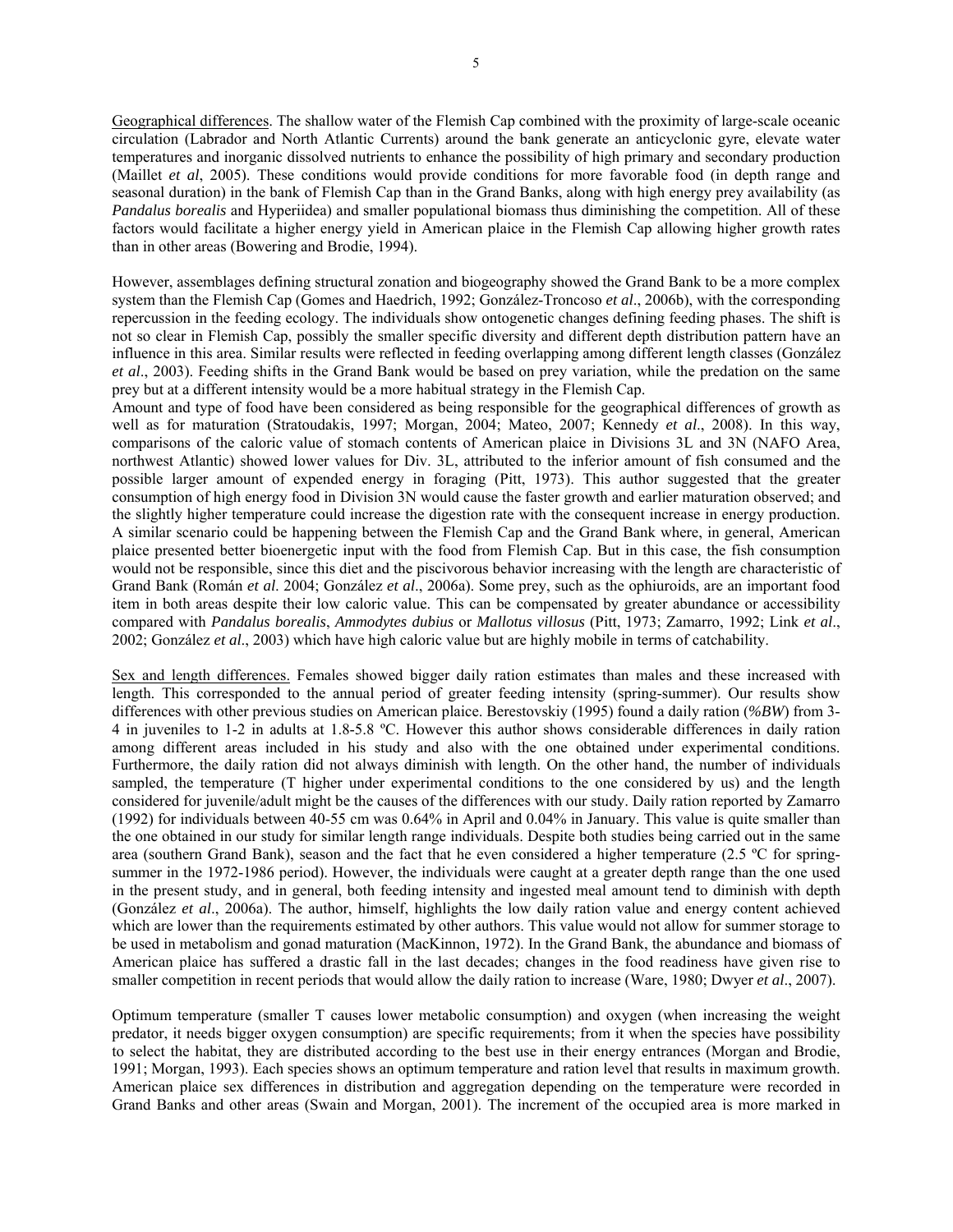older females possibly due to intense foraging activity and high competition among them (Swain and Morin, 1996). The bioenergetic differences caused by the sexual dimorphism in food intake due to differences in the digestive tract size, hepatosomatic index, respiration and temperature requirements allow a higher surplus production for females (Lozán, 1992). The higher growth in females comes from a bigger energy benefit, increasing the feeding intensity or diminishing the intensity but consuming larger size prey; a more habitual strategy in American plaice when it increases its size.

In both areas, females in general presented higher energy equivalence from the diet. The considerations pointed out previously agree with the higher growth rates in females observed in this species in the north Atlantic (Bowering and Brodie, 1994; Lloret, 1997; Dwyer *et al.,* 2007). However a similar growth rate between the sexes up to age 3 reported for the Flemish Cap (Bowering and Brodie, 1994) is contradictory to these results. The environmental conditions in the Flemish Cap could be more favorable, but the expenditure would be also higher (larger metabolic expenditure due to superior temperature and greater expenditure in reproduction due to the low SSB). In this sense a gradual condition loss has been observed since the mid 90s (González *et al*., 2006b). The longevity and maximum size diminish from south to north inside the area of the Grand Bank, as well as throughout the north-Atlantic distribution area of the species. However in the Flemish Cap, higher growth and fecundity were observed than in other areas of the northwest Atlantic and also smaller  $L_{\text{max}}$ ,  $A_{\text{max}}$ ,  $L_{50}$  y  $A_{50}$  (Walsh, 1994; Walsh, 1996), likewise the energy differences from diet between the areas compared diminished with the increase in length, and they tend to invert from >40 cm.

This shift is reflected in the American plaice geographical and sexual growth pattern for the two study areas. Results of the modeled growth showed a greater growth rate in Flemish Cap individuals than in Grand Bank individuals. However, a shift in the growth pattern was noted from a certain length, with a higher length at age and a bigger  $L_{\text{max}}$ being reached in Grand Bank. In males, this was noticed from a mean size of 38.1 cm considering the annual classes of 1993-1995 and 1998-1999, and in females from 50.9 cm corresponding to the annual classes of 1985-1995 and 1999. Feeding shift according to length in the mature phase is observed in Grand Bank, around the 34 and 50 cm for males and females respectively (personal communication of D. González-Troncoso).

From these results, it is clear that growth modeling is necessary to relate the growth rate and the food ecology. There are many factors that modify energy requirements and several estimates of daily ration would be necessary. A more complete annual study of food and feeding is necessary to improve the energetic equivalent estimate. Predator-prey interactions will also be needed to improve on consumption estimates for an energy flow model.

### **Acknowledgements**

The authors would like to thank the scientific staff in the survey and those that contributed with the stomach content sampling, especially Esther Román, and Diana González-Troncoso by growth modelling. This work was carried out in the frame of collaboration between Spanish Institute of Oceanography (I.E.O.) and the General Secretary of Marine Fishing (SGPM), and the support of the EU in the carrying out of the aforementioned scientific survey.

#### **References**

- Barot, S., M. Heino, M.J. Morgan, and U. Dieckmann. 2005. Maturation of Newfoundland American plaice (*Hippoglossoides platessoides*): long-term trends in maturation reaction norms despite low fishing mortality?. *ICES J. of Marine Science*, **62**: 56-64.
- Berestovskiy, Ye. G. 1995. Feeding habitats and strategy of American plaice, *Hippoglossoides platessoides limandoides*, in the Barents and Norwegian Seas. *J. of Ichthyology*, **35** (5): 40-54.
- Bowering, W.R., and W.B. Brodie. 1994. Distribution, age and growth, and sexual maturity of American plaice (*Hippoglossoides platessoides* (Fabricius)) on Flemish Cap (NAFO Division 3M). *J. Northw. Atl. Fish. Sci*., **16**: 49-61.
- Bromley, P.J. 1994. The role of gastric evacuation experiments in quantifying the feeding rates of predatory fish. *Reviews in Fish Biology and Fisheries,* **4**: 36-66.
- Bruno, I., G. Costas, and C. González. 2000. Feeding chronology of yellowtail flounder (*Limanda ferruginea*) and American plaice (*Hippoglossoides platessoides*) on Grand Bank (NAFO Division 3N). *NAFO Sci. Coun. Studies*, **33**: 103-116).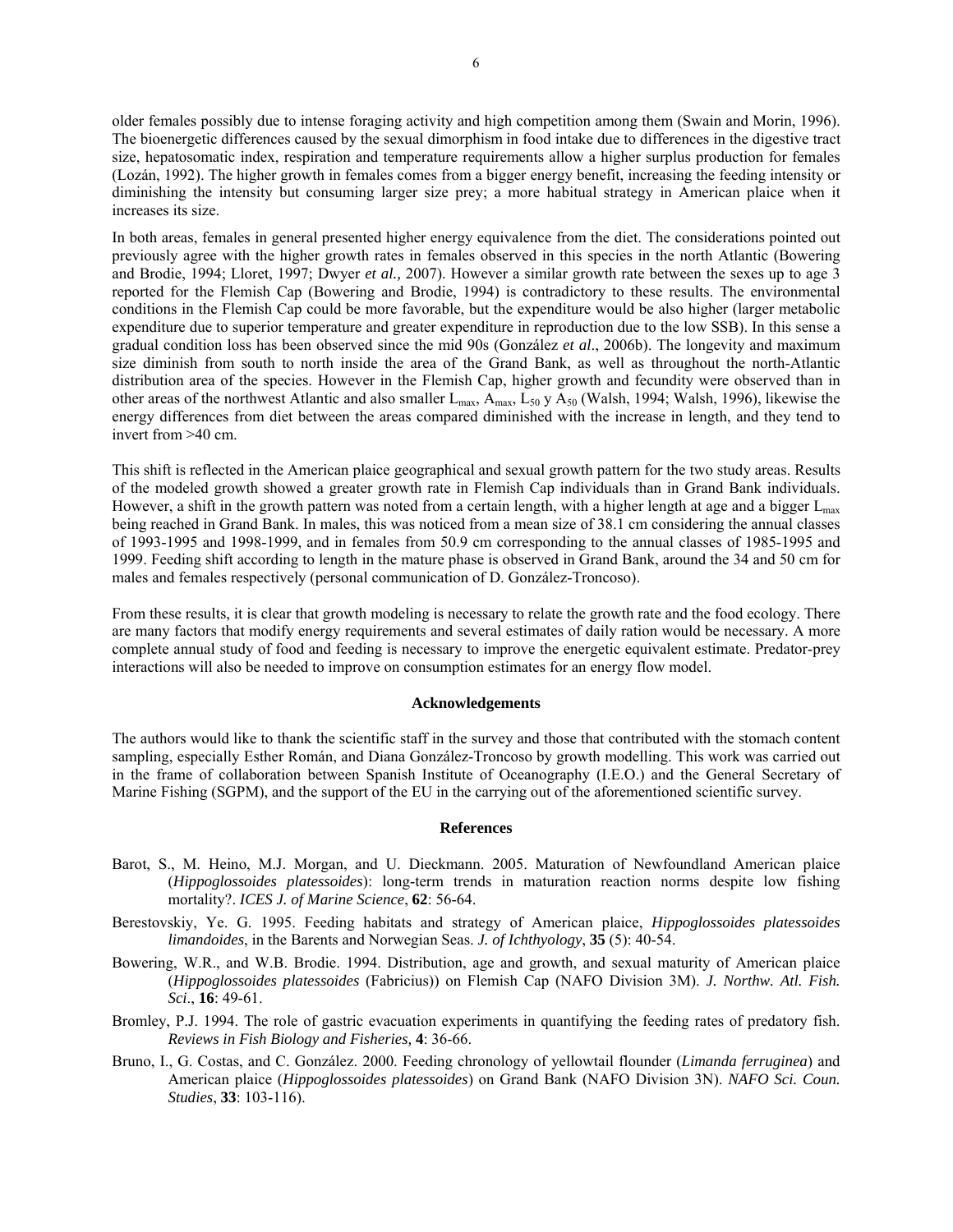- Casas, J.M. 2004. Results from bottom trawl survey on Flemish Cap of July 2003. *NAFO SCR Doc*. 04/21 Serial No. N4969.
- Casas, J.M., and D. González-Troncoso. 2005. Results from bottom trawl survey on Flemish Cap of July 2004. *NAFO SCR Doc*. 05/35 Serial No. N5121.
- Casas, J.M., and D. González-Troncoso. 2007. Results from bottom trawl survey on Flemish Cap of June-July 2006. *NAFO SCR Doc*.07/10 Serial No. N5353.
- Colbourne, E.B., J. Craig, C. Fitzpatrick, D. Senciall, P. Stead, and W. Bailey. 2007. An assessment of the physical oceanographic environment on the Newfoundland and Labrador Shelf in NAFO Subareas 2 and 3 during 2006. *NAFO SCR Doc.* 07/20 Serial No. N5371.
- Collie, J.S. 1987. Food consumption by yellowtail flounder in relation to production of its benthic prey. *Mar. Ecol. Prog. Ser.* **36**: 205-213.
- Diana, J.S. 2004. Biology and Ecology of Fishes. *Cooper Publishing Group*.
- Durbin, E.G., A.G. Durbin, R.W. Langton, and R.E. Bowman. 1983. Stomach contents of silver hake, *Merluccius biliniaris*, and Atlantic cod, *Gadus morhua*, and estimation of their daily rations. *Fish. Bull. U.S*. **81**: 437- 454.
- Dwyer, D.A., K.M. Bailey, and P.A. Livingston. 1987. Feeding habits and daily ration of walleye pollock (*Theragra chalcogramma*) in the eastern Bering Sea, with special reference to cannibalism. *Can. J. Fish. Aquat. Sci.* **44**(11): 1972–1984.
- Dwyer, K.S., M.J. Morgan, D. Maddock Parsons, W.B. Brodie, and B.P. Healey. 2007. An assessment of American plaice in NAFO Div. 3LNO. *NAFO SCR Doc*. 07/56, Serial No. N5408.
- Eggers. D.M. 1977. Factors in interpreting data obtained by diel sampling of fish stomachs. *J. Fish. Res. Board Can*. **34**: 290-294.
- Eggers. D.M. 1979. Comments on some recent methods for estimating food consumption by fish. *J. Fish. Res. Board Can.* **36**: 1018-1019.
- Elliott, J.M. 1972. Rates of gastric evacuation of brown trout, *Salmo trutta* L. *Freshw. Biol.* **2**: 1-18.
- Elliott, J.M. and L. Persson. 1978. The estimation of daily rates of food consumption for fish. *Journal of Animal Ecology*, **47**: 977-991.
- Gomes, M.C., and R.L. Haedrich. 1992. Biogeography of groundfish assemblages on the Grand Bank. *J. Northw. Atl. Fish. Sci.* **14**: 13-27.
- González, C., E. Román, and X. Paz. 2003. Food and feeding chronology of American plaice (*Hippoglossoides platessoides*) in the North Atlantic. *NAFO SCR Doc.* 03/23 Serial No. N4832.
- González, C.; X. Paz, E. Román, and M. Hermida. 2006a. Feeding habits of fish species distributed on the Grand Bank (NAFO, Divisions 3NO, 2002-2005). *NAFO SCR Doc*. 06/31 Serial No. N5251.
- González, C., E. Román, and X. Paz. 2006b. Condition and feeding of American Plaice (*Hippoglossoides platessoides*) in the north Atlantic with emphasis on the Flemish Cap. *J. Northw. Atl. Fish. Sci*., **37**: 87– 102.
- González Troncoso, D., J.M. Casas, and F. Saborido-Rey. 2006a. Results from bottom trawl survey on Flemish Cap of July-August 2005. *NAFO SCR Doc*. 06/16 Serial No. N5231.
- González-Troncoso, D., X. Paz, and X. Cardoso. 2006b. Persistence and variation in the distribution of bottom-trawl fish assemblages over the Flemish Cap. *J. Northw. Atl. Fish. Sci.* **37**: 103-117.
- González-Troncoso, D., E. Román, and X. Paz. 2007. Results for Greenland halibut and American plaice of the Spanish survey in NAFO Div. 3NO: biomass, length distribution and age distribution for the period 1997- 2006. *NAFO SCR Doc*. 07/ 35 Serial No. N5387.
- Hansson, S.; L.G. Rudstam; J.F. Kitchell; M. Hildén; B.L. Johnson; and P.E. Peppard. 1996. Predation rates by North Sea cod (*Gadus morhua*) – predictions from models on gastric evacuation and bioenergetics*. ICES J. mar. Sci*., **53**: 107-114.
- Héroux, D. and P. Magnan. 1996. In situ determination of food daily ration in fish: review and field evaluation. *Environmental Biology of Fishes*, **46**: 61-74.
- Jobling, M. 1986. Mythical models of gastric emptying and implications for food consumption studies. *Environmental Biology of Fishes*, **16** (1-3): 35-50.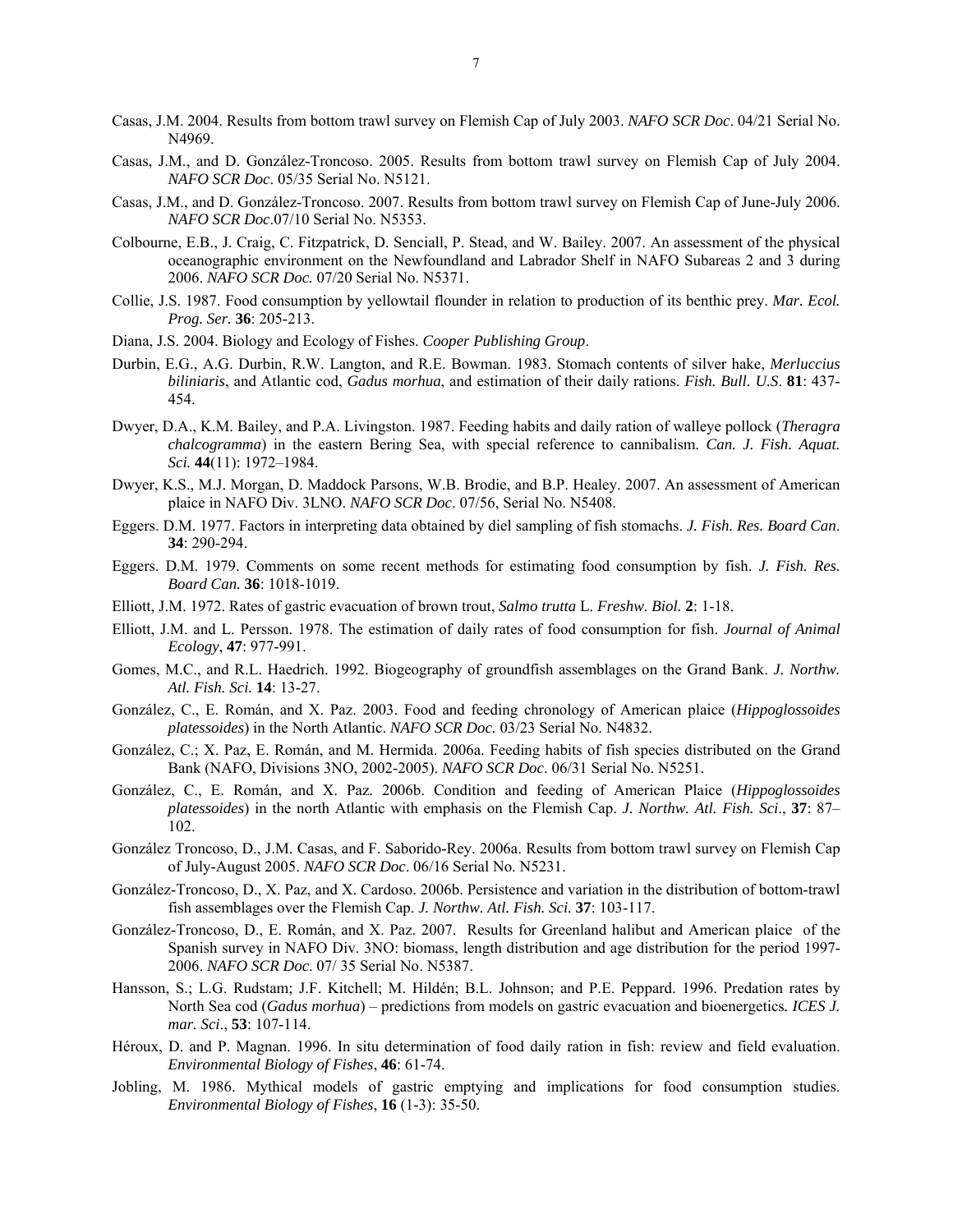- Johnson, D.L. 2004. Essential fish habitat source document: American plaice, *Hippoglossoides platessoides*, life history and habitat characteristics (2ª edition). *NOAA Technical Memorandum NMFS-NE*-187.
- Kennedy, J., P.R. Witthames, R.D.M. Nash, and C.J. Fox. 2008. Is fecundity in plaice (*Pleuronectes platessa* L.) down-regulated in response to reduced food intake during autumn?. *Journal of Fish Biology,* **72**:78–92.
- Lagardère, J.P. 1987. Feeding ecology and daily food consumption of common sole, *Solea vulgaris* Quensel, juveniles on the French Atlantic coast*. J. Fish Biol.*, **30**: 91-104.
- Lester, N.P., B.J. Shuter, and P.A. Abrams. 2004. Interpreting the Von Bertalanffy model of somatic growth in fishes: the cost of reproduction. *Proc. R. Soc. Lond.* B **271**: 1625-1631.
- Link, J.S.; K. Bolles, and Ch.G. Milliken. 2002. The feeding ecology of flatfish in the northwest Atlantic. *J. Northw. Atl. Fish. Sci.*, **30**: 1-17.
- Lloret, J. 1997. Population dynamics of American plaice (*Hippoglossoides platessoides*) off west Greenland (NAFO Divisions 1B-1F), 1982-94. *NAFO Sci. Coun. Studies*, **30**: 89-107.
- Lozán, J.L. 1992. Sexual differences in food intake, digestive tract size, and growth performance of the dab, *Limanda limanda* L. *Neth. J. of Sea Research*, **29** (1-3): 223-227.
- MacDonald, J., and K.G. Waiwood. 1982. Rates of digestion of different prey in Atlantic cod (*Gadus morhua*), ocean pout (*Macrozoarces americanus*), winter flounder (*Pseudopleuronectes americanus*), and American plaice (*Hippoglossoides platessoides*). *Can. J. Fish. Aquat. Sci*., **39**: 651-659.
- MacKinnon, J.C. 1972. Summer storage of energy and its use for winter metabolism and gonad maturation in American plaice (*Hippoglossoides platessoides*). *J. Fish. Res. Bd. Canada,* **29**: 1749-1759.
- MacPherson, E. 1985. Daily ration and feeding periodicity of some fishes off the coast of Namibia. *Mar. Ecol. Prog. Ser.*, **26**: 253-260.
- Maillet, G.L., P. Pepin, J.D.C. Craig, S. Fraser, and D. Lane. 2005. Overview of biological and chemical conditions on the Flemish Cap with comparisons of the Grand Banks Shelf and Slope waters during 1996-2003. *J. Northw. Atl. Fish. Sci.*, *37:* 29-45.
- Mateo, I. 2007. A bioenergetics based comparison of growth conversion efficiency of Atlantic cod on Georges Bank and in the Gulf of Maine. *J. Northw. Atl. Fish. Sci*. **38**: 23-35.
- Maynou, F.; and J.E. Cartes. 1997. Field estimation of daily ration in deep-sea shrimp *Aristeus antennatus* (Crustacea: Decapoda) in the western Mediterranean. *Mar. Ecol. Prog. Ser.* **153**: 191-196.
- Morgan, M.J. 1993. Ration level and temperature preference of American plaice. *Mar. Behav. Physiol*. **24**: 117-122.
- Morgan, M.J. 2004. The relationship between fish condition and the probability of being mature in American plaice (*Hippoglossoides platessoides*). *ICES J. of Marine Science*, **61**: 64-70.
- Morgan, M.J., and W.B. Brodie. 1991. Seasonal distribution of American plaice on the northern Grand Banks. *Mar. Ecol. Prog. Ser.* **75**: 101-107.
- Morgan, M.J., and E.B. Colbourne. 1999. Variation in maturity-at-age and size in three populations of American plaice. *ICES J. of Marine Science*, **56**: 673-688.
- NAFO. 2006. Report of Scientific Council Meeting, 1-15 June 2006. http:// www.nafo.int/ publications/ frames/ science.html.
- NAFO. 2007. Report of Scientific Council Meeting, 7-21 June 2007. http://www.nafo.int/publications/frames/ science.html
- Percy, J.A., and F.J. Fife. 1981. The biochemical composition and energy content of Arctic marine macrozooplankton . *Arctic*, **34** (4):307-313.
- Persson, L., and A.M. De Ross. 2006. Food-dependent individual growth and population dynamics in fishes. *J. of Fish Biol.* **69** (Supplement C): 1-20.
- Pitcher, T.J. 1992. Behaviour of teleost fishes (2<sup>nd</sup> Edition). *Chapman & Hall. Fish and Fisheries* Series 7.
- Pitt, T.K. 1973. Food of American plaice (*Hippoglossoides platessoides*) from the Grand Bank, Newfoundland. *J. Fish. Res. Board Can.* **30** (9): 1261-1273.
- Román, E., C. González, and E. Ceballos. 2004. Food and feeding of most abundant fish species in Flemish Cap. *NAFO SCR Doc*. 04/58 Serial No. N5018.
- Saborido-Rey, F., and A. Vázquez. 2003. Results from bottom trawl survey on Flemish Cap of July 2002. *NAFO SCR Doc.* 03/42 Serial No. N4860.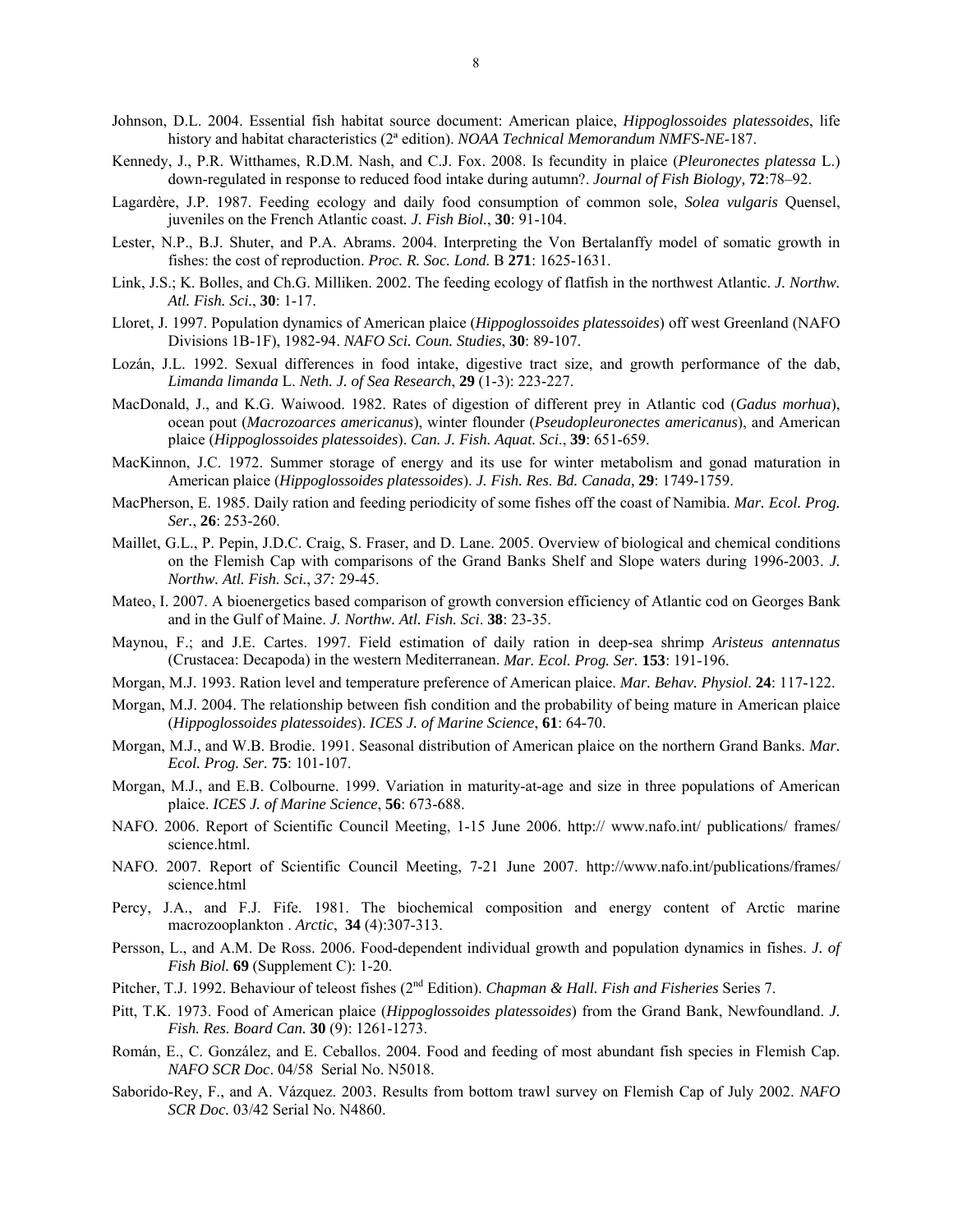- Steimle, F.W., JR., and R.J. Terranova. 1985. Energy equivalents of marine organisms from the continental shelf of the temperate Northwest Atlantic. *J. Northw. Atl. Fish. Sci*. **6**: 117-124.
- Steimle, F.W., JR., and R.J. Terranova. 1988. Energy contents of Northwest Atlantic continental slope organisms. *Deep-Sea Res.* **35**(3): 415-423.
- Stratoudakis, Y., R.J. Fryer, G.J. Pierce, and R.M. Cook. 1997. Differences in life history features of long rough dab *Hippoglossoides platessoides* within Scottish waters. *Mar. Ecol. Prog. Ser*., **158**: 303-306.
- Swain, D.P, and R. Morin. 1996. Relationships between geographic distribution and abundance of American plaice (*Hippoglossoides platessoides*) in the southern Gulf of St. Lawrence. *Can. J. Fish. Aquat. Sci.*, **53**: 106- 1119.
- Swain, D.P., and M.J. Morgan. 2001. Sex-specific temperature distribution in four populations of American plaice *Hippoglossoides platessoides*. *Mar. Ecol. Prog. Ser*., *212*: 233-246.
- Swenson, W.A., and L. L. Smith. 1973. Gastric digestion, food consumption, feeding periodicity and food conversion efficiency in walleye, *Stizostedion vitreum vitreum. J. Fish. Res. Bd Can*. **30**: 1327-1336.
- Zamarro, F. 1992. Feeding behaviour of the American plaice (*Hippoglossoides platessoides*) on the southern Grand Bank of Newfoundland. *Netherlands Journal of Sea Research*, **29** (1-3): 229-238.
- Wacasey, J.W. and E.G. Atkinson. 1987. Energy values of marine benthic invertebrates from the Canadian Arctic. *Mar. Ecol. Prog. Ser*. **39**: 243-250.
- Walsh, S.J. 1994. Life history traits and spawning characteristics in populations of long rough dab (American plaice) *Hippoglossoides platessoides* (Fabricius) in the north Atlantic*. Neth. J. of Sea Research*, **32** (3/4): 241-254.
- Walsh, S.J. 1996. Ecology, resource surveys and management of long rough dab (American plaice), *Hippoglossoides platessoides*, (Fabricius) in the Barents Sea and the Newfoundland-Labrador Shelf. Thesis. Department of Fisheries and Marine Biology, University of Bergen, Bergen, Norway.
- Ware, D.M. 1980. Bioenergetics of stock and recruitment. *Can. J. Fish. Aquat. Sci.* **37**: 1012-1024.
- Wootton, R. J. 1999. Ecology of Teleost Fishes. *Edit. Kluwer Ac. Publish.* London, 386 pp.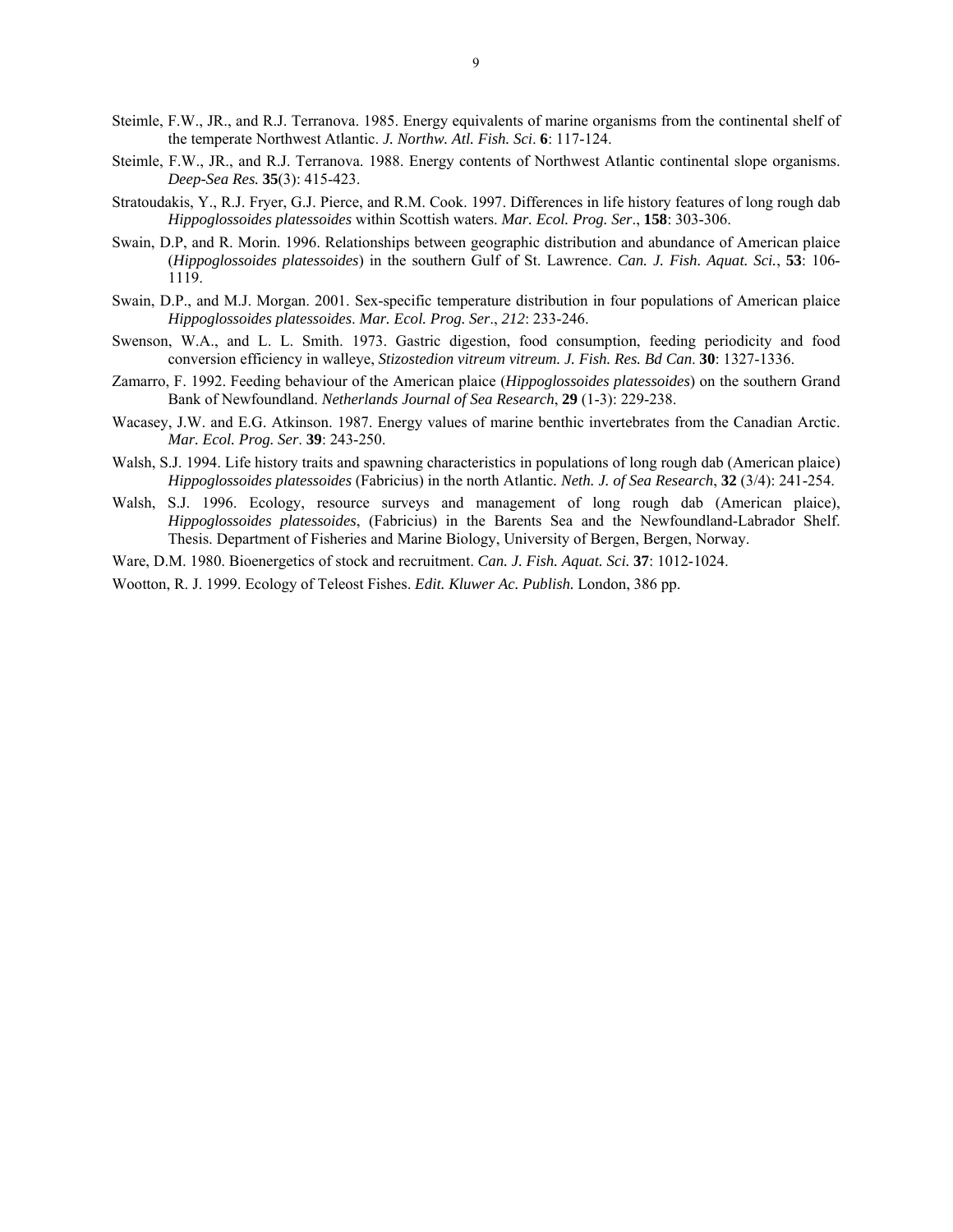|                                       | Length<br>class | No. of individuals |        |       | Feeding intensity<br>$(\%F1)$ |        | Mean weight of fish $(g)$ ±<br><b>SD</b> |                 | Mean stomach content (g) $\pm$<br><b>SD</b> |                  |                    |
|---------------------------------------|-----------------|--------------------|--------|-------|-------------------------------|--------|------------------------------------------|-----------------|---------------------------------------------|------------------|--------------------|
| Time interval                         | (cm)            | Male               | Female | Total | Male                          | Female | Total                                    | Male            | Female                                      | Male             | Female             |
| Dawn                                  | 20-29           | 47                 | 3      | 50    | 59.6                          | 66.7   | 60.0                                     | $169 \pm 30.7$  | $182 \pm 21.4$                              | $0.229 \pm 0.64$ | $0.313 \pm 0.46$   |
| $(07:13 \text{ to } 07:15 \text{ h})$ | 30-39           | 23                 | 27     | 50    | 47.8                          | 59.3   | 54.0                                     | $314 \pm 84.4$  | $455 \pm 88.7$                              | $0.329 \pm 0.77$ | $2.714 \pm 5.23$   |
| $(53 \text{ to } 62 \text{ m})$       | 40-49           | 5                  | 45     | 50    | 40.0                          | 42.2   | 42.0                                     | $588 \pm 42.0$  | $732 \pm 151.0$                             | $2.464 \pm 3.38$ | $4.441 \pm 10.90$  |
|                                       | $\geq 50$       |                    | 50     | 50    |                               | 60.0   | 60.0                                     |                 | $1628 \pm 488.2$                            |                  | $5.910 \pm 9.14$   |
| Midday                                | $20 - 29$       | 46                 | 4      | 50    | 63.0                          | 50.0   | 62.0                                     | $165 \pm 37.5$  | $132 \pm 41.2$                              | $0.522 \pm 1.14$ | $1.080 \pm 1.29$   |
| $(11:26 \text{ to } 12:31 \text{ h})$ | 30-39           | 39                 | 11     | 50    | 74.4                          | 81.8   | 76.0                                     | $319 \pm 91.1$  | $471 \pm 82.4$                              | $0.905 \pm 2.15$ | $2.715 \pm 2.73$   |
| $(53 \text{ to } 71 \text{ m})$       | 40-49           | 2                  | 48     | 50    | 50.0                          | 50.0   | 50.0                                     | $654 \pm 0.0$   | $754 \pm 161.0$                             | $0.265 \pm 0.00$ | $4.131 \pm 6.59$   |
|                                       | $\geq 50$       |                    | 50     | 50    |                               | 56.0   | 56.0                                     |                 | $1518 \pm 397.4$                            |                  | $5.792 \pm 7.36$   |
| Afternoon                             | 20-29           | 47                 | 3      | 50    | 76.6                          | 66.7   | 76.0                                     | $167 \pm 31.1$  | $177 \pm 45.4$                              | $0.669 \pm 1.01$ | $0.267 \pm 0.32$   |
| $(15:57 \text{ to } 18:10 \text{ h})$ | 30-39           | 34                 | 16     | 50    | 35.3                          | 68.8   | 46.0                                     | $301 \pm 70.5$  | $443 \pm 84.9$                              | $0.205 \pm 0.93$ | $2.411 \pm 2.79$   |
| $(49 \text{ to } 69 \text{ m})$       | 40-49           | $\overline{2}$     | 48     | 50    | 0.0                           | 50.0   | 48.0                                     | $583 \pm 32.4$  | $746 \pm 173.3$                             | $\theta$         | $5.971 \pm 12.54$  |
|                                       | $\geq 50$       |                    | 39     | 39    |                               | 43.6   | 43.6                                     |                 | $1767 \pm 458.7$                            |                  | $6.910 \pm 11.49$  |
| Dusk                                  | $20 - 29$       | 42                 | 8      | 50    | 50.0                          | 50.0   | 50.0                                     | $155 \pm 43.1$  | $135 \pm 43.3$                              | $0.169 \pm 0.28$ | $0.186 \pm 0.25$   |
| $(21:03$ to $21:54$ h)                | 30-39           | 28                 | 22     | 50    | 17.9                          | 36.4   | 26.0                                     | $330 \pm 83.7$  | $406 \pm 95.8$                              | $0.170 \pm 0.71$ | $0.812 \pm 2.24$   |
| $(64 \text{ to } 80 \text{ m})$       | 40-49           | 7                  | 43     | 50    | 28.6                          | 30.2   | 30.0                                     | $686 \pm 174.6$ | $802 \pm 168.5$                             | $1.497 \pm 2.59$ | $1.793 \pm 3.93$   |
|                                       | $\geq 50$       |                    | 33     | 33    |                               | 12.1   | 12.1                                     |                 | $1746 \pm 548.1$                            |                  | $2.018 \pm 10.05$  |
| Night                                 | $20 - 29$       | 45                 | 5      | 50    | 40.0                          | 60.0   | 42.0                                     | $163 \pm 30.9$  | $165 \pm 16.5$                              | $0.301 \pm 0.61$ | $0.758 \pm 0.99$   |
| (02:35 h)                             | 30-39           | 20                 | 30     | 50    | 30.0                          | 63.3   | 50.0                                     | $308 \pm 80.3$  | $435 \pm 80.7$                              | $1.931 \pm 4.91$ | $3.236 \pm 5.31$   |
| $(55 \text{ to } 58 \text{ m})$       | 40-49           | $\mathbf{1}$       | 49     | 50    | 100                           | 51.0   | 52.0                                     | 758             | $711 \pm 118.2$                             | 22.980           | $4.770 \pm 7.50$   |
|                                       | $\geq 50$       |                    | 6      | 6     |                               | 16.7   | 16.7                                     |                 | $1622 \pm 396.5$                            |                  | $12.130 \pm 29.72$ |

Table 1. Characteristics of individuals and stomach contents of American plaice analyzed in daily ratio study (Grand Bank, spring 1998). Data from González *et al*., 2003 modified.

# Table 2. The main characteristics of the three daily ration and gastric evacuation models used.

| Gastric evacuation model                                                                              |                                                                                                                                                                                                                                                                                                                                                                               | Assumptions                                                                                                                                                                                                                                     | <b>Observations</b>                                                                                                                                                                                                                                                                                                                                                                                |
|-------------------------------------------------------------------------------------------------------|-------------------------------------------------------------------------------------------------------------------------------------------------------------------------------------------------------------------------------------------------------------------------------------------------------------------------------------------------------------------------------|-------------------------------------------------------------------------------------------------------------------------------------------------------------------------------------------------------------------------------------------------|----------------------------------------------------------------------------------------------------------------------------------------------------------------------------------------------------------------------------------------------------------------------------------------------------------------------------------------------------------------------------------------------------|
| Elliott and Persson (1978)<br>$C_t = (S_t - S_0^* e^{-Rt}) Rt / 1 - e^{-Rt}$                          | C is the food consumption (daily<br>ration). The sum of values of $C_t$<br>provides an estimate of the daily<br>food consumption.<br>$R$ is gastric evacuation rate.<br>$S_0$ and $S_t$ are the mean stomach<br>contents at the beginning and end<br>of the interval $(0 - t$ hours).                                                                                         | Continuous feeders.<br>Food consumption is constant.<br>Gastric evacuation is exponential<br>and constant.<br>A sampling interval of more than<br>3 h could produce very<br>inaccurate estimates of the daily<br>food consumption               | It was inadequate for larger fish and for<br>fish that are feeding at a rate which<br>increases or decreases markedly with time<br>within the sampling interval.<br>Not apply for several large particles in a<br>meal.<br>If feeding stops for only part of the period<br>between sampling, when samples are<br>taken at times with feeding has ceased, C <sub>t</sub><br>will be underestimated. |
| Eggers Modified (1979)<br>$C_{24(E)C} = C_{24(E)} + (W_{t=24} - W_{t=0})$<br>$C_{24(F)} = S^* R^* 24$ | $C_{24(E)C}$ is daily ration following the<br>corrected Eggers model.<br>$C_{24(E)}$ is the daily ration (Eggers,<br>$1977$ ).<br>$W_0$ and $W_{24}$ is the mean weight of<br>food content over 24 h (at the<br>beginning and at the end of the<br>sampling period).<br>S is the mean stomach contents<br>over a 24 h period.<br>$R$ is the instantaneous evacuation<br>rate. | Gastric evacuation is exponential<br>When the weight of food in the<br>stomach at the beginning and at<br>the end of the 24 h cycle are<br>significantly<br>different.<br>The<br>modified model corrects when<br>this assumption cannot be met. | It was not recommended for piscivorous<br>fish that consume large prey periodically<br>and have slow rates of evacuation.                                                                                                                                                                                                                                                                          |
| Swenson & Smith (1973)<br>$C = M * n / B' * N$                                                        | C is the daily ration.<br>$M$ is the average size of an ingested<br>meal.<br>$n$ is the number of fish with food in<br>the stomach.<br>$B'$ is the number of days required<br>for gastric evacuation.<br>$N$ is the total number of fish in the<br>sample.                                                                                                                    | Non-continuous<br>feeders<br><b>but</b><br>valid for the continuous feeders.                                                                                                                                                                    | Model for non-continuous feeders but<br>daily ration is calculated over several time<br>periods in a day when fish feed<br>synchronously at same time of day or feed<br>a long time interval. It is<br>not<br>recommended for fish that do not eat<br>synchronously.                                                                                                                               |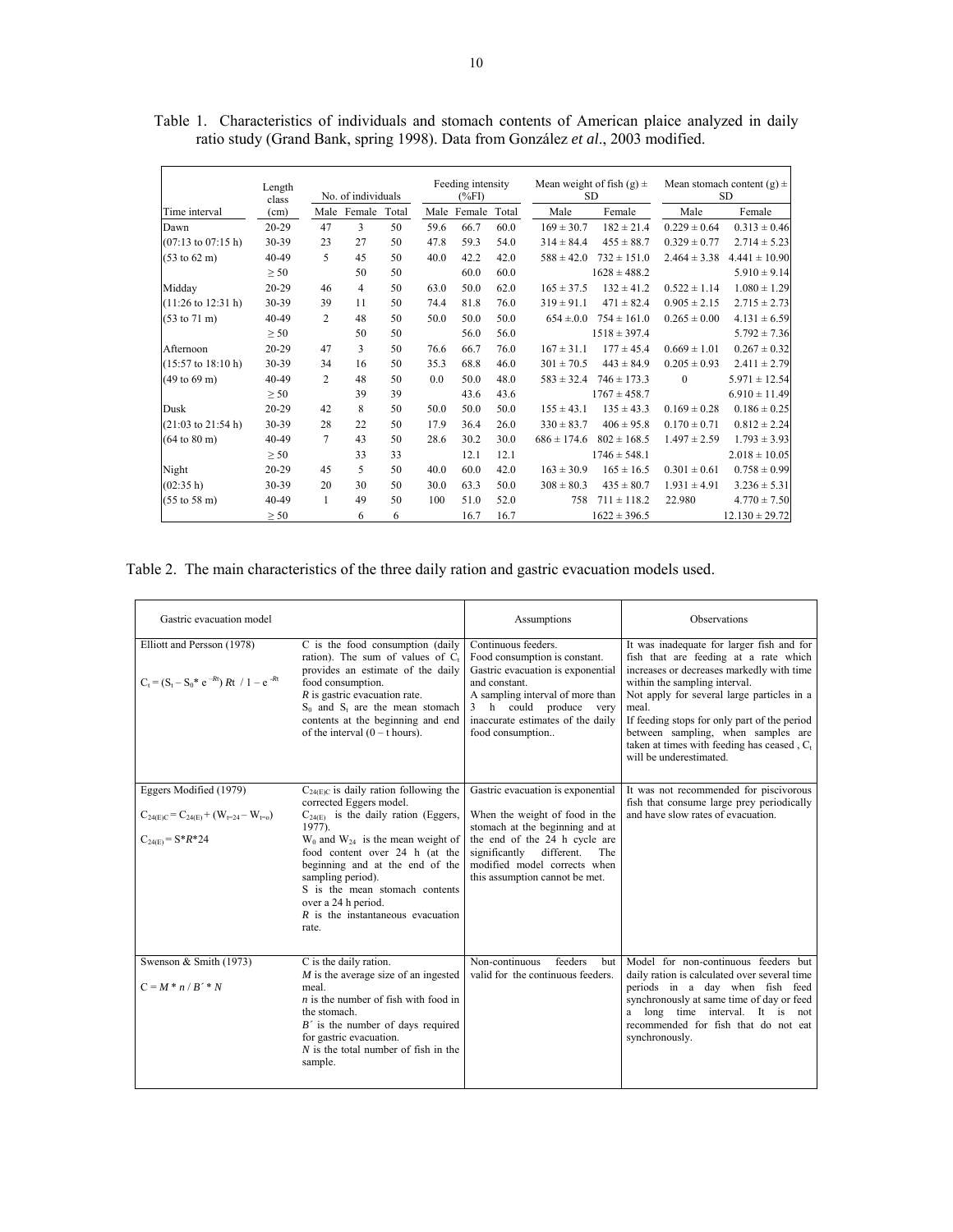| Food type                                                                                                                                           | a              |               | R     |
|-----------------------------------------------------------------------------------------------------------------------------------------------------|----------------|---------------|-------|
| Hard or large prey                                                                                                                                  | 0.198(1)       | $0.115^{(3)}$ | 0.222 |
| Fish prey                                                                                                                                           | $0.0143^{(2)}$ | $0.115^{(3)}$ | 0.117 |
| Soft or small prey $(3)$                                                                                                                            | 0.041          | 0.111         | 0.046 |
| <sup>(1)</sup> (MacDonald and Waiwood, 1982); <sup>(2)</sup> (Dwyier <i>et al.</i> , 1987); <sup>(3)</sup> (Durbin <i>et</i><br><i>al.</i> , 1983). |                |               |       |

Table 3. Parameters used to calculate the gastric evacuation rate.

Table 4. Characteristics of individuals and stomach contents of American plaice analyzed in the food habit study (Grand Bank and Flemish Cap, 2002-2006 period).

| Area              | Length<br>group | No. of<br>individuals |        | Feeding<br>intensity $(\%F)$ |             |                 | Mean weight of fish $(g) \pm SD$ | Mean stomach content $(g) \pm$<br>SD. |                                 |  |
|-------------------|-----------------|-----------------------|--------|------------------------------|-------------|-----------------|----------------------------------|---------------------------------------|---------------------------------|--|
|                   | (cm)            | Male                  | Female |                              | Male Female | Male            | Female                           | Male                                  | Female                          |  |
| <b>Grand Bank</b> | $<$ 9           | 67                    | 28     | 73.1                         | 67.9        | $4 \pm 1.6$     | $4 \pm 1.3$                      | $0.067 \pm 0.0$                       | $0.068 \pm 0.1$                 |  |
| $(2002 - 2006)$   | $10-19$         | 575                   | 590    | 70.6                         | 72.0        | $34 \pm 17.1$   | $36 \pm 18.2$                    |                                       | $0.238 \pm 0.4$ $0.260 \pm 0.4$ |  |
| (May-June)        | $20 - 29$       | 824                   | 929    | 58.3                         | 43.6        | $135 \pm 49.1$  | $134 \pm 49.2$                   | $0.585 \pm 1.2$                       | $0.533 \pm 1.2$                 |  |
|                   | 30-39           | 720                   | 751    | 44.2                         | 44.3        | $350 \pm 84.3$  | $367 \pm 112.2$                  |                                       | $1.470 \pm 3.8$ $2.240 \pm 4.9$ |  |
|                   | 40-49           | 137                   | 1121   | 43.1                         | 42.6        | $646 \pm 121.0$ | $846 \pm 175.4$                  | $3.076 \pm 6.6$                       | $4.509 \pm 9.9$                 |  |
|                   | $\geq 50$       |                       | 826    |                              | 46.1        |                 | $1775 \pm 569.1$                 |                                       | $6.969 \pm 12.9$                |  |
| Flemish Cap       | $20 - 29$       | 42                    | 46     | 76.2                         | 73.9        | $163 \pm 49.4$  | $155 \pm 48.1$                   | $0.668 \pm 0.7$                       | $0.984 \pm 1.0$                 |  |
| $(2002 - 2006)$   | 30-39           | 314                   | 55     | 69.4                         | 63.6        | $475 \pm 103.9$ | $425 \pm 127.9$                  | $1.696 \pm 3.2$                       | $1.198 \pm 1.9$                 |  |
| (June-August)     | 40-49           | 270                   | 219    | 73.3                         | 75.8        | $711 \pm 105.5$ | $1050 \pm 204.7$                 | $2.050 \pm 3.8$                       | $4.902 \pm 7.9$                 |  |
|                   | $\geq 50$       |                       | 335    |                              | 77.9        |                 | $1514 \pm 220.4$                 |                                       | $7.715 \pm 10.1$                |  |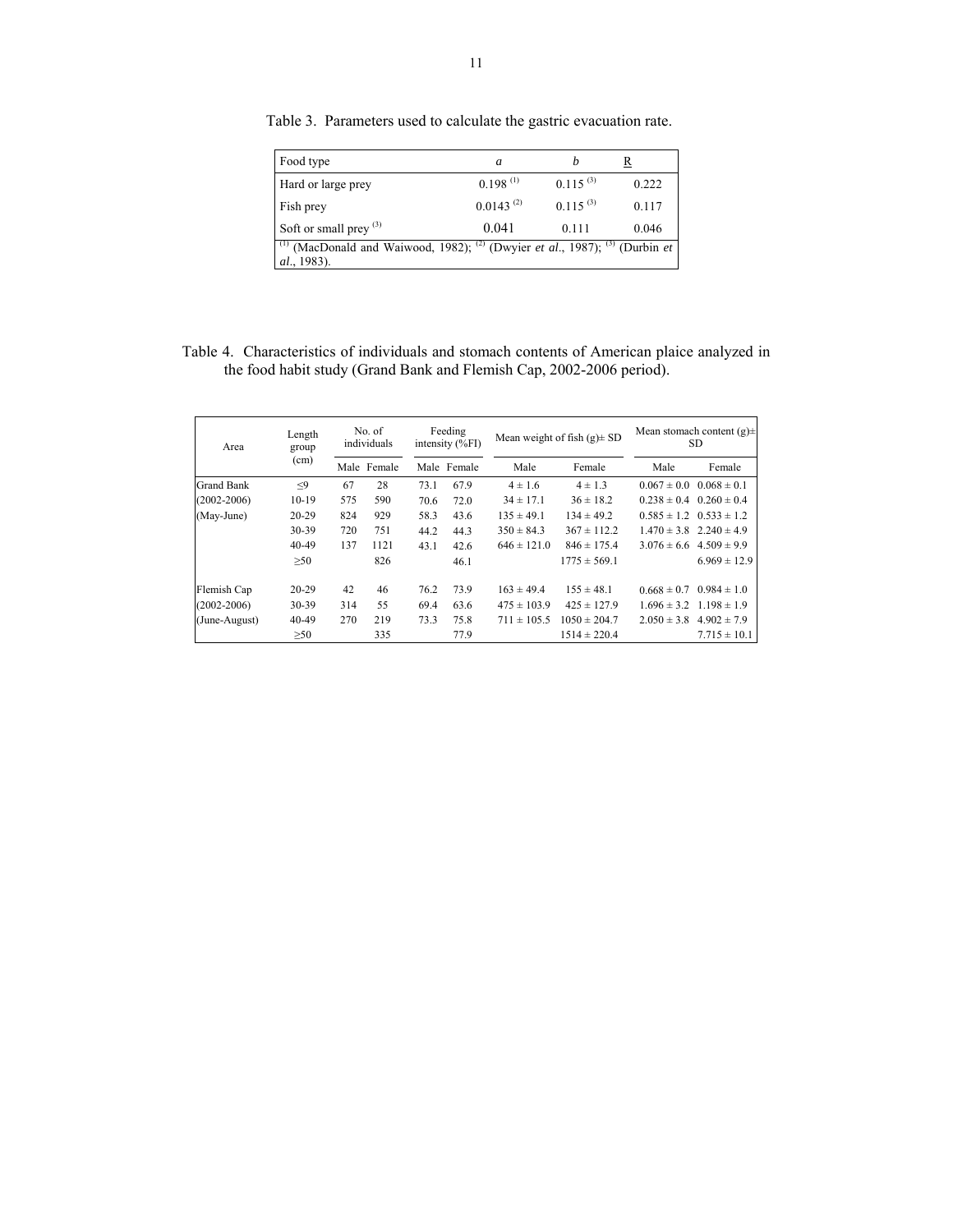|                                             |                                          |           |              |                   |                   | Mean Partial Fullness Index (% MPFI) |                |      |                         |           |                |
|---------------------------------------------|------------------------------------------|-----------|--------------|-------------------|-------------------|--------------------------------------|----------------|------|-------------------------|-----------|----------------|
|                                             | Prey                                     |           |              | Grand Bank (NAFO, | Divs. 3NO)        |                                      |                |      | Flemish Cap (NAFO, Div. |           | 3M)            |
|                                             |                                          | 2002      | 2003         | 2004              | 2005              | 2006                                 | 2002           | 2003 | 2004                    | 2005      | 2006           |
| Echinodermata                               | Asteroidea                               | 0.02      | 0.02         | 0.03              | 0.08              | 0.11                                 | 0.06           | 0.04 | 0.04                    | 0.03      | 0.07           |
|                                             | Crinoidea                                | *         |              |                   |                   |                                      |                |      |                         | ×.        |                |
|                                             | Echinarachnius parma                     |           |              |                   |                   | 0.02                                 |                |      |                         |           |                |
|                                             | Echinoidea                               |           |              |                   |                   |                                      |                |      |                         |           |                |
|                                             | Echinoidea (irreg)                       |           |              |                   |                   |                                      |                |      |                         |           | *              |
|                                             | Echinoidea (reg)                         |           |              |                   |                   | $\ast$                               | 0.02           | *    |                         | *         | 0.04           |
|                                             | Ophiuroidea                              | 0.01      | 0.01         | 0.02              | 0.07              | 0.09                                 | 0.04           | 0.04 | 0.03                    | 0.02      | 0.03           |
|                                             | Holothurioidea                           | *<br>*    | \$           |                   | ×.                | *                                    | $\ast$         | *    | $\ast$                  | $\ast$    | $\ast$         |
| Mollusca                                    | Bivalvia                                 | *         | 0.02<br>0.01 | 0.08<br>0.04      | 0.05<br>0.01      | 0.03<br>0.02                         | 0.01<br>$\ast$ |      |                         |           | \$             |
|                                             | Bivalvia Lutraria                        |           |              | 0.05              | 0.03              | *                                    |                |      |                         |           |                |
|                                             | Gasteropoda                              |           | ÷            | *                 | Ń.                | ś                                    |                |      |                         |           |                |
|                                             | Opisthobranchia                          |           |              |                   |                   |                                      |                |      |                         |           |                |
|                                             | Unidentif. Mollusca                      |           | ÷            |                   |                   |                                      |                |      |                         |           |                |
|                                             | Cephalopoda                              |           | ÷            |                   |                   |                                      |                |      |                         |           |                |
|                                             | Oegopsida                                |           |              |                   |                   |                                      |                |      |                         |           |                |
| Crustacea                                   |                                          | 0.14      | 0.26         | 0.29              | 0.51              | 0.32                                 | 0.27           | 0.07 | 0.54                    | 0.12      | 0.15           |
|                                             | Amphipoda                                | *         | ÷            |                   |                   | *                                    |                |      |                         |           |                |
|                                             | Gammaridea                               | 0.04<br>* | 0.03<br>字    | 0.07<br>冰         | 0.04              | 0.02<br>÷                            |                |      |                         |           |                |
|                                             | Caprellidae                              | \$        |              | ×,                |                   | \$                                   | \$             |      | *                       |           |                |
|                                             | Copepoda<br>Cumacea                      | ₩         |              |                   |                   | ÷                                    |                |      |                         |           |                |
|                                             | Euphausiacea                             | ş         | \$           | *                 | 0.02              | \$                                   | 0.02           |      | 0.02                    |           |                |
|                                             | Hyperiidea                               | ¥         | ÷            | 0.05              | 0.01              |                                      | 0.17           |      | 0.42                    |           |                |
|                                             | Isopoda                                  | *         | ÷            | ÷                 |                   |                                      |                |      |                         |           |                |
|                                             | Mysidacea                                | 0.09      | 0.20         | 0.14              | 0.40              | 0.29                                 | *              |      |                         |           |                |
|                                             | Lebbeus polaris                          |           |              |                   |                   |                                      |                |      | *                       |           |                |
|                                             | Sergestes arcticus                       |           |              |                   |                   |                                      | ÷              |      |                         |           |                |
|                                             | Spirontocaris lilljeborgii               |           |              |                   |                   |                                      | 0.03           |      | 0.04                    | *         | 0.01           |
|                                             | Argis dentata                            |           |              |                   |                   |                                      |                |      | \$                      | 0.01      |                |
|                                             | Sabinea sarsi                            |           |              |                   |                   |                                      |                |      | ×                       |           |                |
|                                             | Sclerocrangon ferox<br>Pandalus borealis |           |              |                   | 0.01              |                                      | 0.04           | 0.06 | 0.05                    | 0.07      | 0.12           |
|                                             | Pontophilus norvegicus                   |           |              |                   |                   |                                      |                |      | *                       |           |                |
|                                             | Chionoecetes opilio                      |           |              | 0.01              |                   |                                      |                |      |                         | *         |                |
|                                             | Crust. Decapoda                          |           |              |                   |                   |                                      |                |      |                         | 0.01      |                |
|                                             | Hyas coarctatus                          |           |              |                   |                   |                                      |                |      |                         |           |                |
|                                             | Hyas sp                                  |           |              |                   |                   |                                      |                |      |                         |           |                |
|                                             | Paguridae                                |           |              |                   |                   |                                      |                |      |                         |           |                |
|                                             | Pycnogonidae                             |           |              |                   |                   |                                      |                |      |                         |           |                |
|                                             | Unidentif. Natantia                      |           |              |                   |                   |                                      |                |      |                         |           |                |
|                                             | Unidentif. Brachyura                     | ş         | ś            | ×.                |                   | \$                                   |                |      |                         | ×,        |                |
| Pisces                                      | Unidentif. Crustacea                     | 0.17      | 0.19         | 0.22              | 0.29              | 0.20                                 | 0.02           | 0.02 | 0.02                    | 0.03      | 0.03           |
|                                             | Ammodytes dubbius                        | 0.11      | 0.10         | 0.17              | 0.22              | 0.19                                 |                |      |                         |           |                |
|                                             | Anarhichas sp                            |           |              |                   |                   |                                      |                |      |                         |           |                |
|                                             | Hippoglossoides platessoides             | $\ast$    |              |                   |                   |                                      |                |      |                         |           |                |
|                                             | Leptoclinus maculatus                    |           |              |                   |                   |                                      |                |      |                         |           |                |
|                                             | Liparidae                                |           |              |                   |                   |                                      |                |      |                         |           |                |
|                                             | Liparis sp                               |           | 0.01         |                   |                   |                                      |                |      |                         |           |                |
|                                             | Lumpenus lumpretaeformis                 |           |              |                   | 0.02              |                                      | 0.01           | 0.02 | 0.01                    | 0.01      | 0.02           |
|                                             | Lycodes sp                               |           |              |                   |                   |                                      |                |      |                         |           |                |
|                                             | Macrouridae                              |           |              |                   |                   |                                      |                |      |                         |           |                |
|                                             | Mallotus villosus                        | 0.05<br>* | 0.07         |                   |                   |                                      |                |      |                         |           |                |
|                                             | Myctophidae<br>Nezumia bairdii           | *         |              |                   |                   |                                      |                |      |                         |           |                |
|                                             | Pleuronectiformes                        |           |              |                   |                   |                                      |                |      |                         |           |                |
|                                             | Reinhardtius hippoglossoides             |           |              |                   |                   |                                      |                |      |                         |           |                |
|                                             | Sebastes marinus                         |           |              |                   |                   |                                      |                |      |                         |           |                |
|                                             | Sebastes spp                             |           |              |                   |                   |                                      |                |      |                         |           |                |
|                                             | Tryglops murrayi                         |           |              | 0.01              |                   |                                      |                |      |                         |           |                |
|                                             | Tryglops sp                              | ÷         |              |                   |                   |                                      |                |      |                         |           |                |
|                                             | Fish (eggs)                              | *         |              |                   |                   |                                      |                |      |                         |           |                |
|                                             | Fish (larvae)                            |           |              |                   | 0.01              |                                      |                |      |                         |           |                |
|                                             | Unidentif. fish                          |           |              | *                 | 0.01              | *                                    |                |      | *                       | 0.01      | 0.02           |
| Other Invertebrates                         |                                          | 0.02      | 0.02         | 0.06              | 0.04              | 0.02<br>*                            | 0.03<br>*      | 0.01 | 0.02                    | 0.02<br>* | 0.04<br>$\ast$ |
|                                             | Anthozoa                                 | *         |              |                   |                   |                                      | *              |      |                         |           |                |
|                                             | Aphroditidae<br>Ascidiacea               |           |              |                   |                   | ÷                                    |                |      |                         |           | *              |
|                                             | Chaetognata                              |           |              |                   |                   |                                      | 0.01           |      |                         |           |                |
|                                             | Cnidaria                                 |           |              |                   |                   |                                      |                |      |                         |           |                |
|                                             | Ctenophora                               |           | ÷            | *                 | 0.02              | *                                    | *              |      |                         |           |                |
|                                             | Polychaeta                               |           | ÷            | 0.04              | $0.02 \quad 0.01$ |                                      |                |      |                         |           | 0.04           |
|                                             | Polychaeta (err)                         |           |              |                   |                   |                                      |                |      |                         |           |                |
|                                             | Polychaeta (sed)                         |           |              |                   |                   |                                      |                |      |                         |           |                |
|                                             | Porifera                                 |           |              |                   |                   |                                      |                |      |                         |           |                |
|                                             |                                          |           |              |                   |                   |                                      |                |      |                         |           |                |
|                                             | Scyphozoa                                |           |              |                   |                   |                                      |                |      |                         |           |                |
|                                             | Siphonophora                             |           |              |                   |                   |                                      |                |      |                         |           |                |
|                                             | Sipunculida                              | *         |              |                   |                   |                                      |                |      |                         |           |                |
| Other groups                                |                                          | $\ast$    | $\ast$       | *                 | *                 | *                                    |                |      | *                       | *         | $\ast$         |
| No. Individuals sampled (males and females) |                                          | 2237      | 2510         | 599               | 671               | 553                                  | 169            | 181  | 544                     | 213       | 183            |

| Table 5. Mean Partial Fullness Index by prey in American plaice individuals analyzed in the |  |  |  |  |
|---------------------------------------------------------------------------------------------|--|--|--|--|
| food habit study (Grand Bank and Flemish Cap, 2002-2006 period). $*$ is <0.01               |  |  |  |  |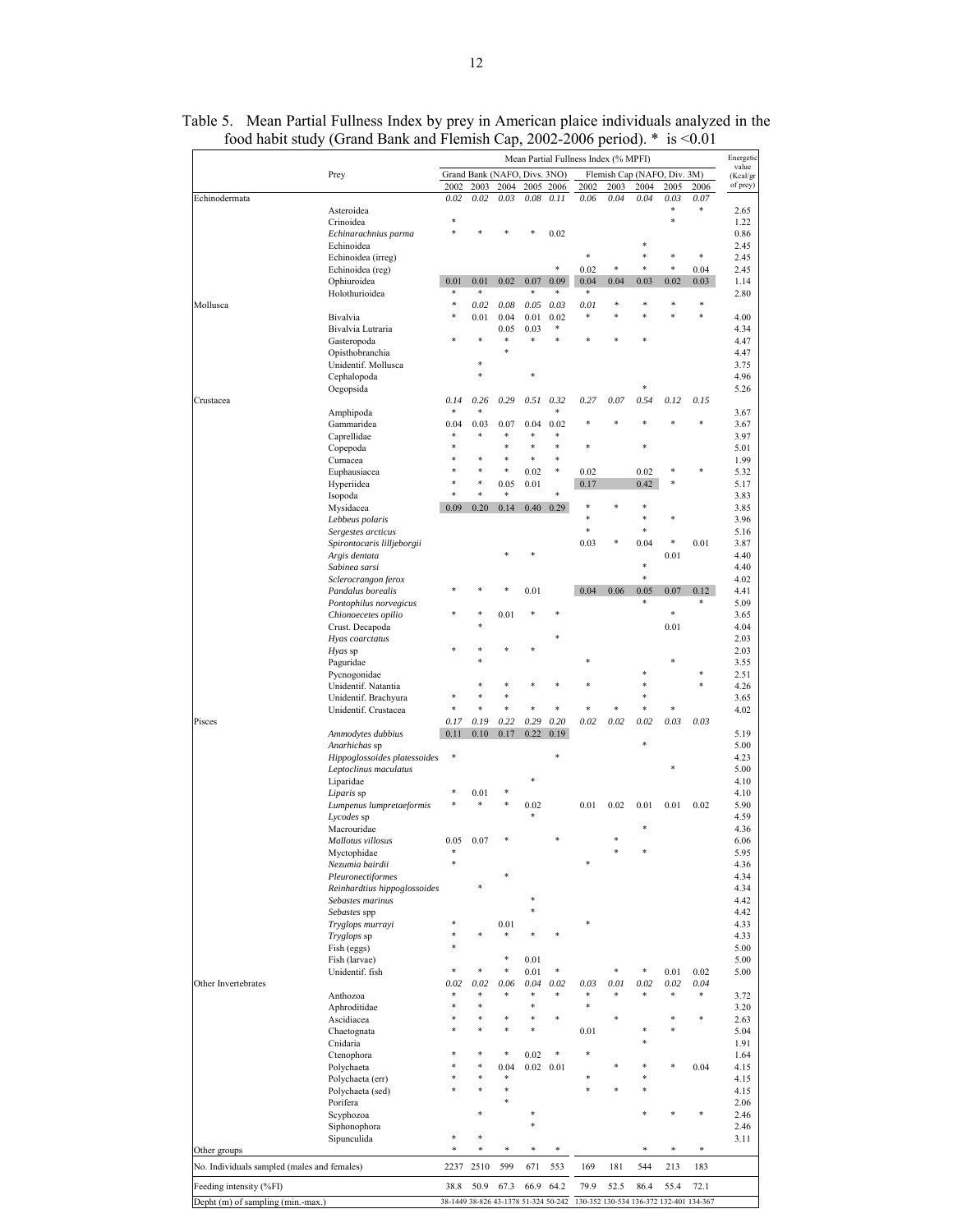|      |            |      | Length range (cm)  |                   |                  |      |                    |               |      |  |  |  |
|------|------------|------|--------------------|-------------------|------------------|------|--------------------|---------------|------|--|--|--|
|      |            |      |                    | <b>Grand Bank</b> |                  |      |                    | Flemish Cap   |      |  |  |  |
| Year | <b>Sex</b> |      | Length<br>sampling |                   | Food<br>sampling |      | Length<br>sampling | Food sampling |      |  |  |  |
|      |            | Min. | Max.               | Min.              | Max.             | Min. | Max.               | Min.          | Max. |  |  |  |
| 2002 | Males      | 8    | 53                 | 6                 | 50               | 25   | 47                 | 25            | 47   |  |  |  |
|      | Females    | 9    | 68                 | 9                 | 67               | 27   | 57                 | 28            | 57   |  |  |  |
| 2003 | Males      | 6    | 47                 | 6                 | 49               | 12   | 49                 | 12            | 47   |  |  |  |
|      | Females    | 7    | 66                 | 7                 | 72               | 16   | 58                 | 16            | 58   |  |  |  |
| 2004 | Males      | 7    | 57                 | 8                 | 43               | 17   | 58                 | 17            | 47   |  |  |  |
|      | Females    | 7    | 68                 | 9                 | 68               | 17   | 59                 | 17            | 59   |  |  |  |
| 2005 | Males      | 7    | 52                 | 7                 | 49               | 20   | 49                 | 18            | 58   |  |  |  |
|      | Females    | 7    | 69                 | 7                 | 69               | 18   | 58                 | 22            | 58   |  |  |  |
| 2006 | Males      | 7    | 49                 | 8                 | 57               | 22   | 46                 | 30            | 45   |  |  |  |
|      | Females    | 8    | 77                 | 8                 | 72               | 12   | 60                 | 12            | 59   |  |  |  |

Table 6. Length range of the American plaice individuals in the length distribution and food samplings in the scientific survey (Spanish Spring and EU Flemish Cap surveys, 2002-2006 period).

Table 7. Weight (%) of the main prey of American plaice in Grand Bank and Flemish Cap (2002-2006 period).

|                            | %Weight           |             |  |  |  |
|----------------------------|-------------------|-------------|--|--|--|
| Prey                       | <b>Grand Bank</b> | Flemish Cap |  |  |  |
| Ammodytes dubbius          | 36.9              |             |  |  |  |
| Ophiuroidea                | 14.7              | 6.5         |  |  |  |
| <b>Bivalvia</b>            | 13.0              | 0.1         |  |  |  |
| Mysidacea                  | 9.8               | 0.0         |  |  |  |
| Mallotus villosus          | 9.5               | 0.2         |  |  |  |
| Echinarachnius parma       | 4.9               |             |  |  |  |
| Ctenophora                 | 22                | 0.5         |  |  |  |
| Gammaridea                 | 1.2               | 0.2         |  |  |  |
| Euphausiacea               | 0.6               | 2.8         |  |  |  |
| Polychaeta                 | 0.6               | 2.4         |  |  |  |
| Hyperiidea                 | 0.3               | 57.1        |  |  |  |
| Pandalus borealis          | 0.2               | 15.9        |  |  |  |
| Echinoidea                 | 0.0               | 3.4         |  |  |  |
| Lumpenus lumpretaeformis   | 0.4               | 2.8         |  |  |  |
| Spirontocaris lilljeborgii | 0.0               | 1.5         |  |  |  |
| Chaetognata                | 0.0               | 14          |  |  |  |
| Anthozoa                   | 0.7               | 0.7         |  |  |  |
| Lebbeus polaris            |                   | 0.4         |  |  |  |
| Other prey                 | 5.1               | 4.1         |  |  |  |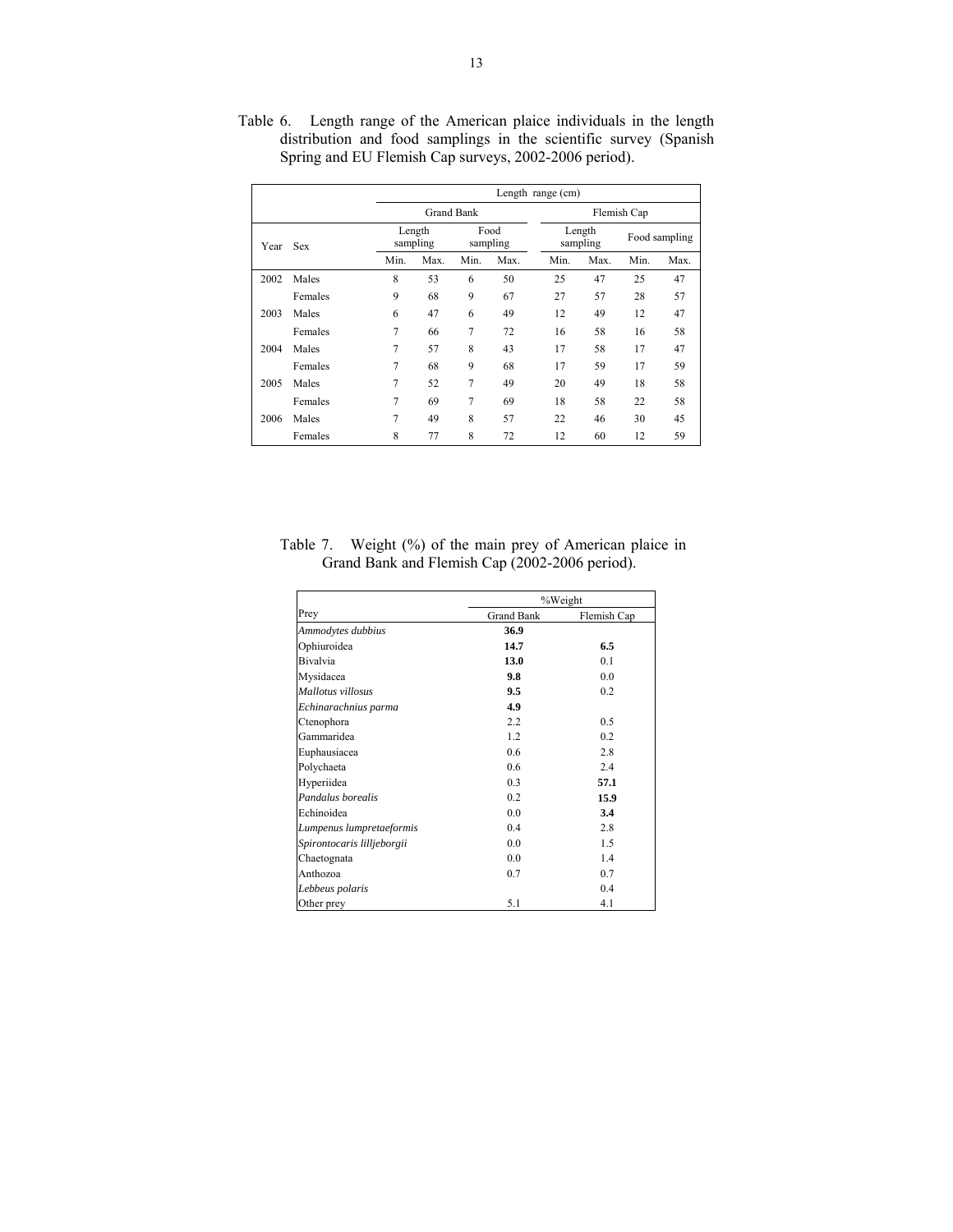| Daily Ration (%BW/d) |        |                                |                  |                             |  |  |  |  |
|----------------------|--------|--------------------------------|------------------|-----------------------------|--|--|--|--|
| Length               |        |                                | Model            |                             |  |  |  |  |
| class<br>(cm)        |        | Elliott $\&$<br>Persson (1978) | Eggers<br>(1979) | Swenson $&$<br>Smith (1973) |  |  |  |  |
| $20 - 29$            | Female | 1.61                           | 1.44             | 1.79                        |  |  |  |  |
|                      | Male   | 0.54                           | 0.50             | 1.14                        |  |  |  |  |
| 30-39                | Female | 1.57                           | 1.72             | 2.68                        |  |  |  |  |
|                      | Male   | 0.86                           | 0.86             | 1.20                        |  |  |  |  |
| 40-49                | Female | 1.90                           | 1.88             | 2.90                        |  |  |  |  |
|                      | Male   | 4.18                           | 3.93             | 3.88                        |  |  |  |  |
| > 50                 | Female | 2.24                           | 2.31             | 2.22                        |  |  |  |  |

Table 8. Daily ration values estimated for American plaice in Grand Bank (Spanish Spring survey, 1998).



Figure 1. Food habit sampling in the Grand Bank and the Flemish Cap, period 2002-06: no. of individuals sampled (left), and mean length by length class (right).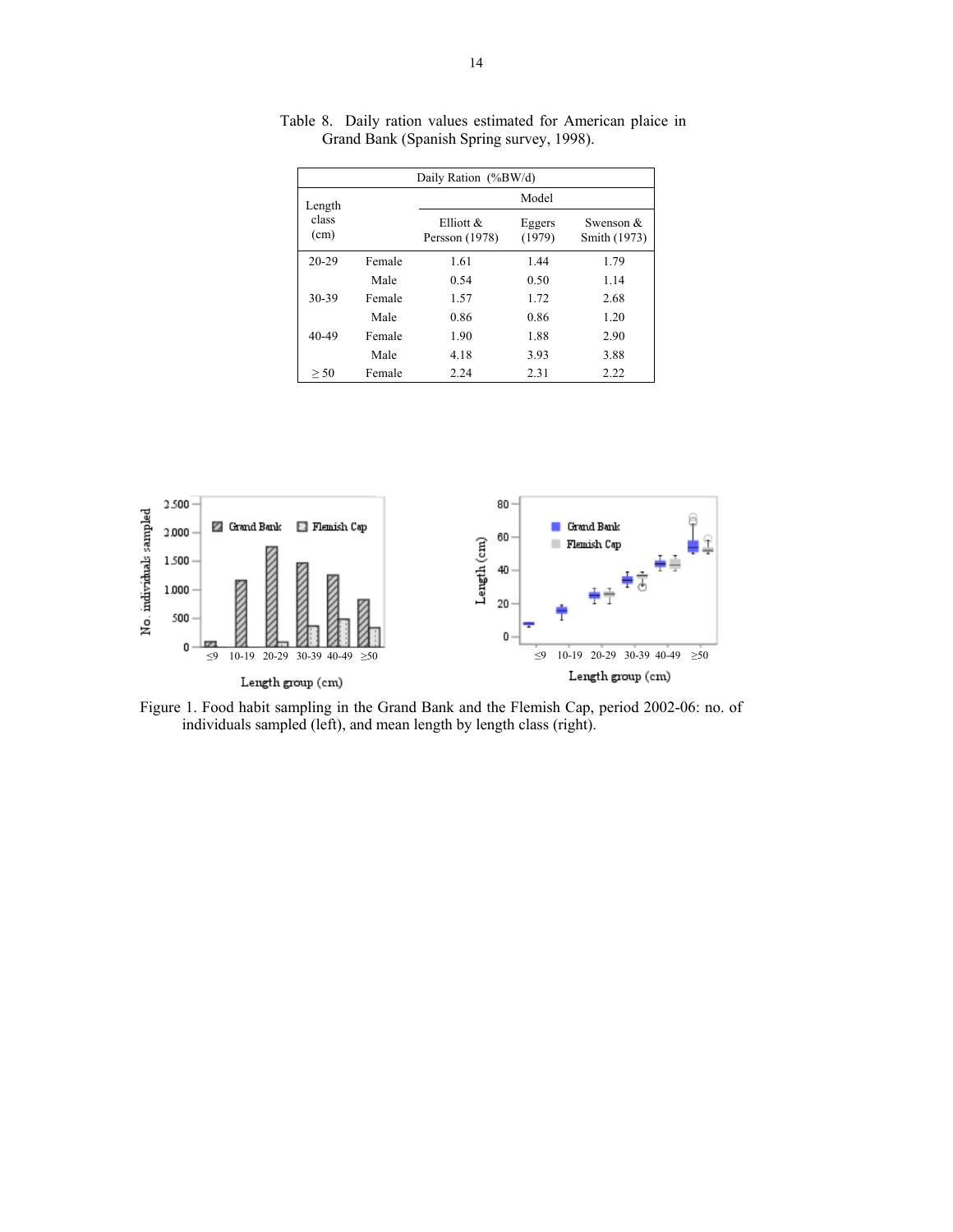

Figure 2. Dendogram (Bray-Curtis similarity) based on %MPFI values of male and female diets in the Grand Bank.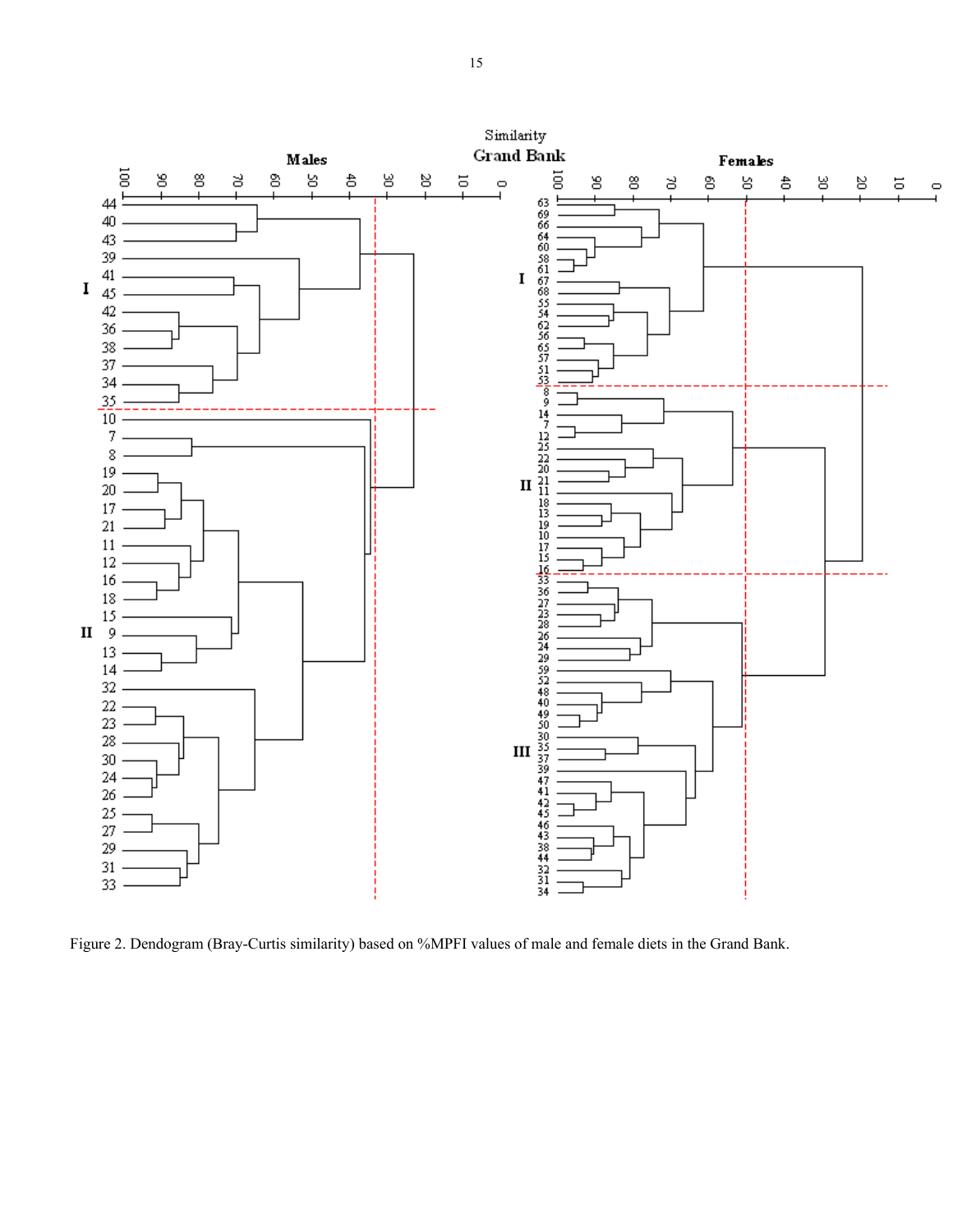

Figure 3 Dendogram (Bray-Curtis similarity) based on %MPFI values of male and female diets in the Flemish Cap.